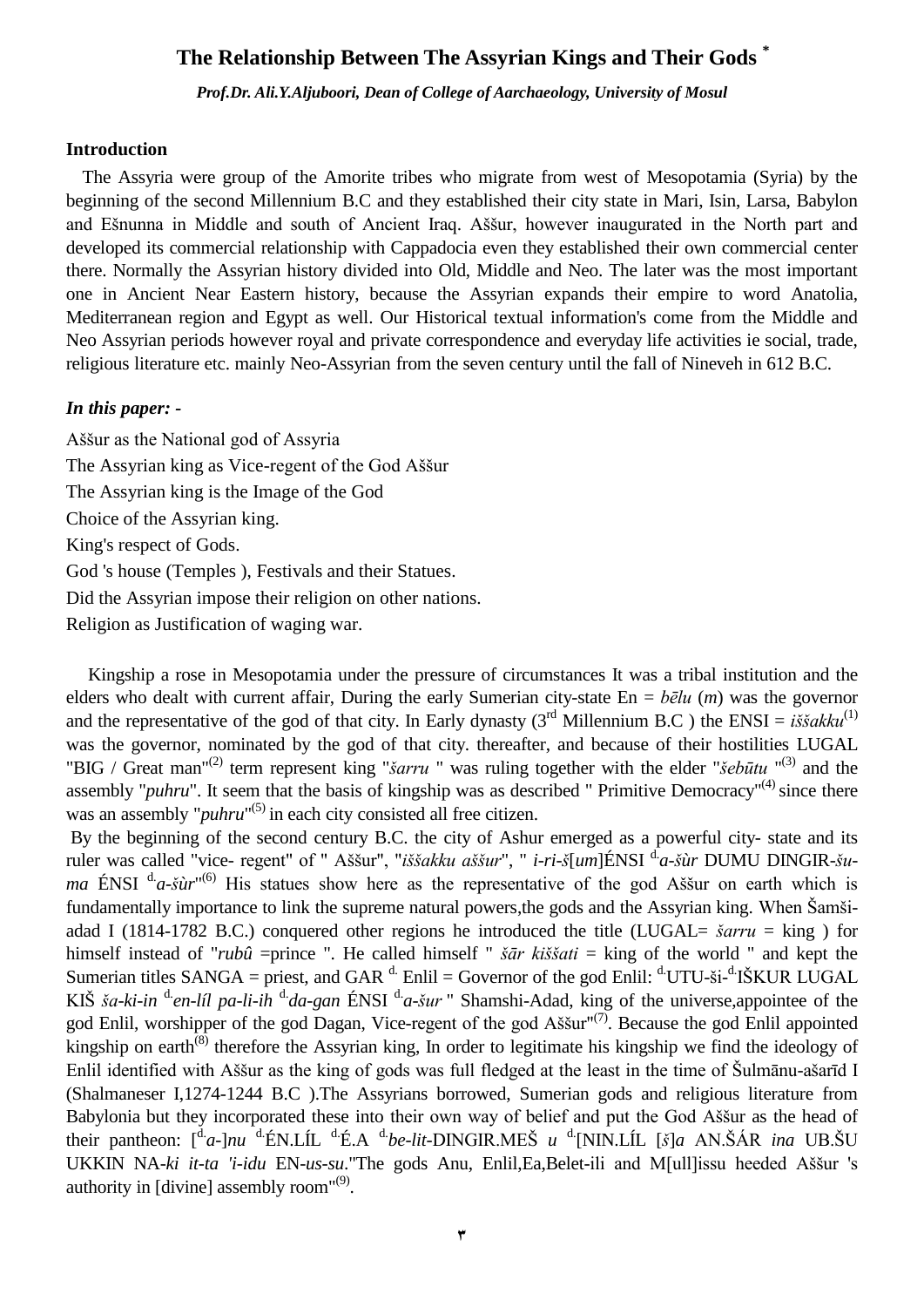### **Aššur as the National God of Assyria**

The god Aššur did not have a family as did the other Sumerian and Babylonian gods. We find that Ninlil wife of Enlil became wife of Aššur and was called "Mullissu"<sup>(10)</sup>. Evidence for the Marduk cult in Assyria appears in the  $14<sup>th</sup>$  certury B.C.<sup>(11)</sup>. By the ninth century the god Nabû son of Marduk is clearly on of the principle gods of Assyria and great temples were built in his honor in Assyrian cities(12). Aššur took attribute of Marduk especially during Sin–ahhē–erība (Sennachrib) (704-681 B.C) reign.In Marduk Ordeal<sup> $(13)$ </sup> the Assyrian attempting to replace Marduk by Aššur in the Babylonian Epic of Creation "*Enuma eliš*" (14) Marduk was questioned by Aššur who entrusted judgment to him: *a-na-ku ma-a la us-sata-am-mah* [*is-si-šu*][*ina* UGU]-*hi d.aš-šur d*[*e*]-*na-ni ina pa-ni-šu ip-ti-qid*'. "I am not criminal, I have nothing to do with him i.e Aššur"<sup>(15)</sup> In this myth which recited in front of the god Bel in the Month of Nisan concerning his imprisonments, Marduk prayed and made supplications to them and plead (his case) before Šamaš "I only did what was good to Aššur, what is (my) crime?"-: *dam- qa-a-te ša d.aš-šur ši-na eta-pa-aš ma-a mi-i- nu hi*-[*ţa-a-a*] (16). On the other hand Sin- ahhē – erība declared such change when he made an oracles for the death of his father Šarru-uk'in II (Sargon II 721-705B.C). He collected all haruspices (diviner), the courtiers of his palace and he says: *hi-ta-ti* <sup>m.</sup>LUGAL.GIN AD-*ia ina bi-*[*ri ab*re-e-ma <sup>d.</sup>UTU u <sup>d.</sup>IM áš-'a-al] um-ma a-na UGU šá DINGIR.<sup>meš</sup> š[á KUR aš-šur.<sup>ki</sup> ma-a'-diš ú-kab-bi-tu*ma*," I [investigate] the sin of Šarru- uk'in, my father, by extispicy (inquiring to god divining the future) of Šamaš and Adad as follows: was it because [he teemed] the gods of Assyria to much [placing them] above the gods of Babylon"<sup>(17)</sup>. This may imply that because the Babylonians did not acknowledge Aššur as god and it was taboo for their pantheon and even their personal name<sup> $(18)$ </sup>, he tried to placed the god Aššur above the god Marduk. However, on the other hands Assyrian did respect all previous gods whether Sumerian or Babylonian and built or rebuilt their shrines.<sup>(19)</sup>

## **The king as Vice- Regent of the God**

## **(ŠANGA** *Aššur* **=** *iššakku Aššur***)**

Adad - nerāri I (1305-1275 B.C.) used the title SANGA Aššur = *iššakku Aššur* in his inscriptions with variant form SANGA d.Aššur, ÉNSI –Aššur and *iš- ša ak- ki d. Aššur*(20) .Similarly Šulmanu-šarēd I used SANGA Aššur and wrote it in syllabic form is *iš-šá–ku Aš- šur* (21) . From Aššur –uballiţ I (1365-1330 B.C.) onward SANGA  $d$ . Aššur is the form which they used, however<sup>(22),</sup> there are some Assyrian king called themselves SANGA of other gods. Adad-nārāri I call himself "High SANGU of Enlil<sup>(23)</sup>.

Aššur was the king of gods,he was the official god of the Assyrian nation,he appointed the Assyrian king as his "vice – regent" to rule on his behalf <sup>d</sup>.*aš-šur* LUGAL <sup>d.</sup>*aš-šur-ma* LUGAL "Aššur is kingindeed Aššur is king!"<sup>(24)</sup>, so he ruled, gods, mankind and the universe. The Assyrians defined Aššur as "the only universal god", "the totality of gods". He was the supreme god of Assyria. In Assyrian texts always proceed any other gods mentioned beside him in royal inscriptions, letters, rituals, treaties and any other state documents. e.g "Aššur and the great gods", "Aššur and the gods", Aššur, Ištar and the great gods" etc….

Aššur name is written AN. ŠÁR, attested since the  $14<sup>th</sup>$  century B.C. Sargonid scribes wrote it in the same way. and they may have tried to similarate it with the Babylonian AN.ŠÁR of *Enuma eliš* " The Babylonian Epic of Creation" who was " The universe of heaven" and his wife KI.ŠÁR "the universe of earth" and other gods were there sons<sup> $(25)$ </sup>. However, Aššur did not figure in Babylonian pantheon at all and therefore the Marduk ordeal stated that "It is said in the *Enuma eliš*: "when heaven and earth were not yet created Aššur (AN.ŠÁR) come into being", : *ina* ŠÀ *e-nu-ma e-liš iq-ţi-bi ki*-*i* AN-*e* KI.TIM *la ib-ba-*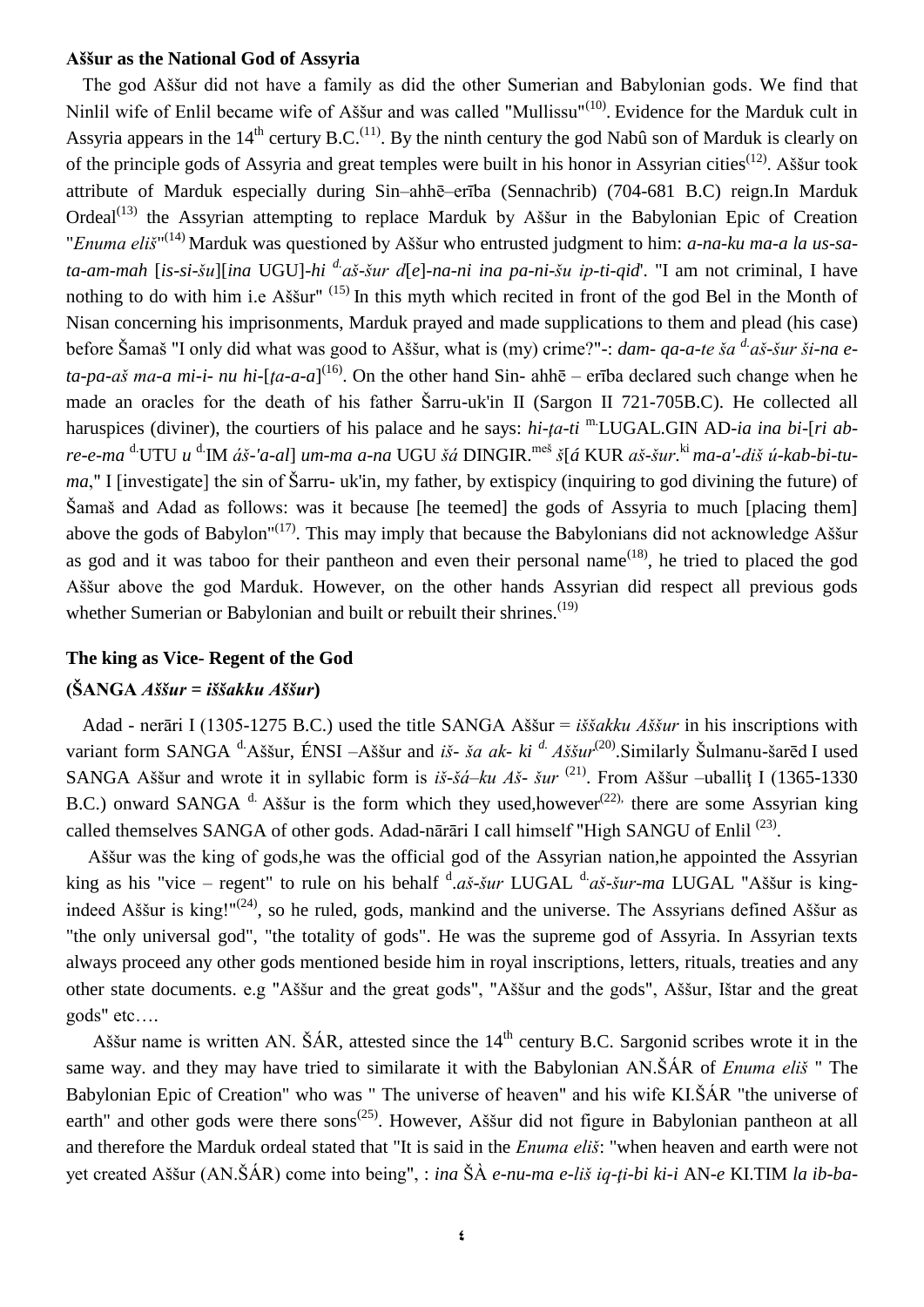*nu-ni* AN.ŠÁR *it-*[*tab-*]*ši* (26) and became "The lord of all lands", " the king over the totality of heaven and earth"," The creator of himself " the father of the other gods  $(27)$ .

The etymology and original meaning of Aššur not known, Parpola, however try to analyze the sign AŠ which is a form of the writing the name of Assur and came to the conclusion that it mean " god is on " to prove his theory that the meaning of the Assyrian tree of life was image of the of god.<sup>(28)</sup> This hypotheses is not correct because the Mesopotamian religion in general and the Assyrian in specific was not a monotheistic it was henotheistic, ie Aššur the main god and the others are merely part of his council "Anu, Enlil, Ea, Belet-ili and M[ull]issu heeded Aššur 's authority in [divine] assembly room"<sup>(29)</sup>. On the other hand there is no single evidence showing that the Assyrian prevent their subject from worshiping other gods, however,we find foreigners employed in the Assyrian court bearing the name of non-Assyrian deities in their name.<sup>(30)</sup> Also in the Assyrian economics texts in the fine clause of those who may return their sale or purchase " shall place x mina of gold/silver in the lape of DN who dwell in GN" therefore, it was not only the god Aššur who receive it but they shall present it to other Assyrian gods ie. Ninurta, Ištar of Arbail, Ištar of Nineveh, Adad, Nergal.<sup>(31)</sup> Barbara Porter,however did not agree with Parpola and said:" I gradually became convinced that it was not possible on the basis of iconographic evidence"<sup>(32)</sup> It is unusual to call the god by his temple or his city of which he was patron in the Mesopotamian religion even in Assyria itself. Again the dwelling of the Assyrian gods who receive the fine in the in the case of return of the sale are give but non of them has his city bearing his name<sup>(33)</sup>, therefore Aššur as name of a god and city constitutes as special case.<sup>(34)</sup>On the other hand only 18 Assyrian kings out of 60 kings who bear the name the god Aššur as their deity. It may indicate that the Assyrians tried to distinguish themselves from the Babylonian influence and used Aššur as a name for their national god, their capital, their country and nationalities.Also,most of the Assyrian kings were buried in Ashur, even some of them built their own capital city, ie Kalhu (Nimrud), Nineveh, Dur-šarrukin (Khursabad). This is unique,probably, because in later period Ashur became a sacred city and that is why the Assyrian king granted it especial privileges such as exempt them from taxes and labored services, thereupon the Mayor and the elders of the Inner-city of Ashur wrote to the king as soon as their privilege been threatened. "Your [father your grandfather] (and) [the fathe]r of [your] gran[d father] e[exempted] the city of Ashur (and) you have [established] additional [privileges for us].Now the men of the house of [governor] have appointed officials over the Inner-city.[They] are exact[ing] corn taxes (and) collecting straw taxes<sup>(35)</sup>. On the other hand they describe themselves as; *ka-sir ki-din-nu-tu aš-šur btiltu* " the one who (re)established the interrupted privileged of Ashur <sup>(36)</sup>, or *aššur u* <sup>[uru]</sup> *har-ra-na ša ul-tu u<sub>4</sub>-mi ul-lu-u-ti im-ma-šu-ma kidin-nu-us-su-un ba-*ṭ*il-ta u-tir aš-ru-uš* " restored the interrupted privileged status of the cities Ashur and Harranu which had been forgotten for a long time<sup> $(37)$ </sup>. Also Aššur-ban-apli's coronation hymn says:

*ina* 1 GÍN KUG.UD 30 GUR [ŠE]-*am*[UN.ME] URU *aš-šur liš-šá-a*

*ina* 1 GÍN KUG.UD 3 BÁN Ì GIŠ [.EŠ UN.<sup>M</sup> ] <sup>E</sup> URU *aš-šur liš-šá-a*

*ina* 1 GÍN KUG.UD 30 MA.NA SÍG[.MEŠ UN].ME URU *aš-šur liš-šá-a*

"May [the people] of Ashur buy 30 kor of grain for one shekel of silver!. May [the people] of Ashur buy 3 Seah of oil for one shekel of silver !.May [the people] of Ashur buy 30 Mina of wool for one shekel of silver" (38).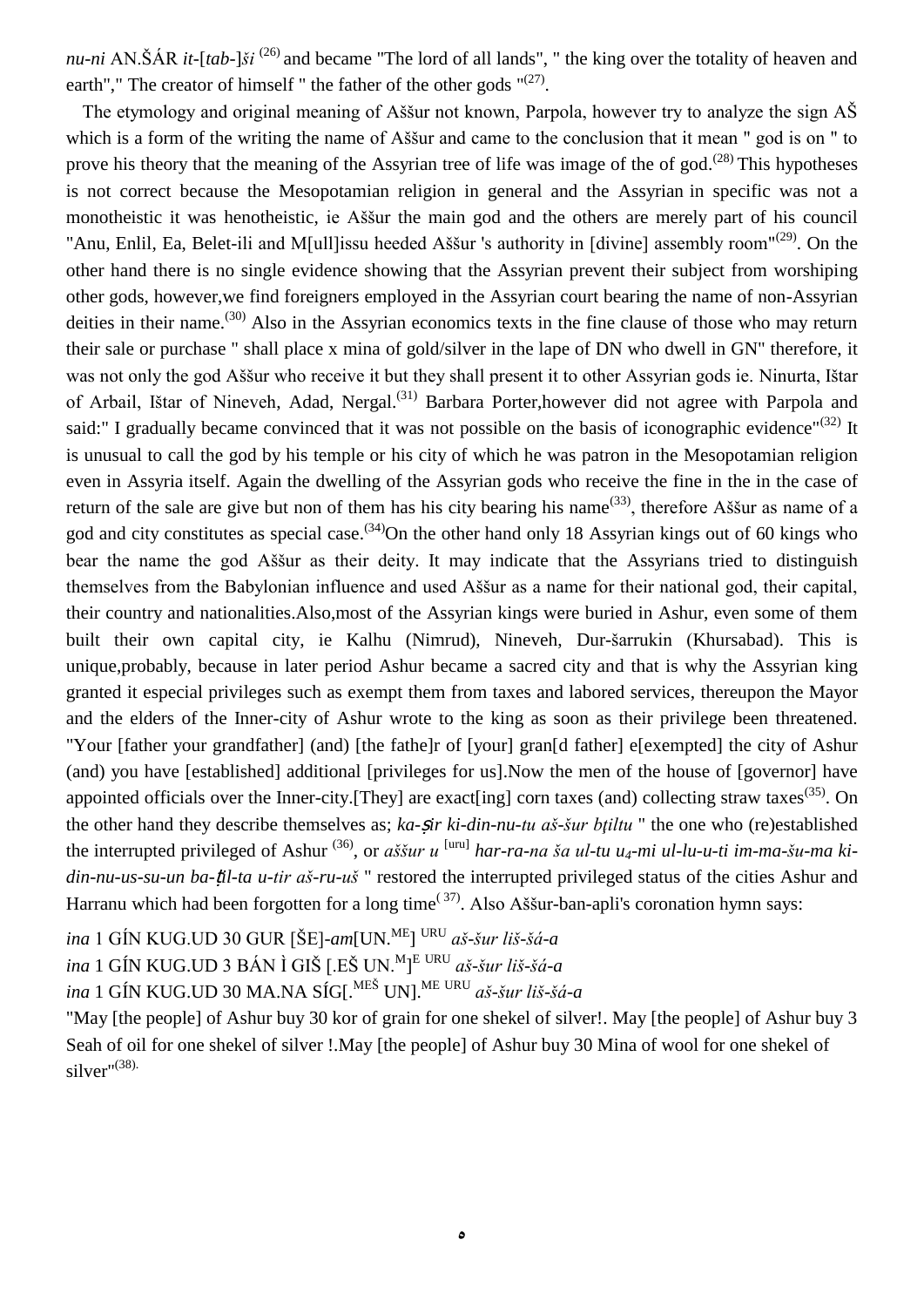# **Assyrian king is the image of god (ṣ***almu ša* **DN)**

God created the universe as his mirror of existence and man as his image. Ninth century Assyrian king say: " At that time I made an image of my likeness the glory of Aššur, the great lord, and the power of my mighty  $^{\prime\prime(39)}$ . Accordingly the Assyrian's king judgment passes as the image of Šamaš, LUGAL EN KUR.KUR  $\mathfrak{g}_a$ -al-mu šá <sup>d.</sup>UTU " The king of the world is the very image of Šamaš " <sup>(40)</sup> and his act of mercy as the perfect image of Marduk,the god of Mercy," You O king of the world are the very image of Marduk  $^{\prime\prime}(41)$  In this respect the Assyrian king is always legitimate so far as he acts in the name and stead of the god Aššur,lord of the universe. Even Šulmanu-ašared I (1273-1244B.C) says: *re-ú ki-nu šá* d. a-nu u <sup>d.</sup> BAD MU-*šu a-na da-ra-ti ib-bu-ú ana-ku* NUMUN *da-ru-ú mu-du* DINGIR.<sup>meš</sup> " Faithful shepherd whose name the gods Anu and Enlil had called (into being) forever, I internal seed,one who knows the gods "<sup>(42)</sup> Assyrian scholars address their king saying: "The well known proverb says,: Man is a shadow of god",[but] is man a shadow of man too?. The king is perfect likeness of the god"<sup>(43)</sup> or " The father of the king, my lord, was the very image of Bel,and the king,my lord, is like wise the very image of Bel"<sup>(44)</sup> or "What the king, my lord, said is as perfect as (the word of) the god"<sup>(45)</sup>. Gods love justice and their act against human is justified accordingly. The Assyrian king therefore described as:

- a) Lover of justice and righteousness. Aššur-nāsir-apli, he is the king "who has always acted justly with the support of Aššur and Šamaš " MAN *šá ina* GIŠ. *tukul*-*ti d.aš-šur u d.šá-maš* DINGIR.MEŠ *tik-li-šu me-še-riš* DU-ku-ma (46)
- b) abhor evil, injustice, treacheries.
- c) As benefactor and saviors. Aššur –ban-apli said: "I did what was appropriate for god and man, for the dead and that living: *a-na ili u a-me-lu-tum a-na mututi*-meš *u balţutu ţabtu epuš uš* . (47). The Assyrian king is responsible before the gods for the welfare of mankind."Just the king, my lord is truthful to god and man, and the command of the king,my lord, is good to god and man and 'the black headed people<sup>"(48)</sup>. Shepherd is another is another title used by the Assyrian king. Šulmanu-ašared I claim " the great gods had chosen him to shepherd ship of the people  $\mathbf{u}^{(49)}$ , hence he acts on behalf of the gods for the benefit of the population with no distinction on ethno-religion grounds. "The king, our lord, has done us favors: good deed that not (even)a father (has done) for his son"<sup>(50)</sup> In fact the Assyrian king is responsible for the gods rather than their people.He wages war without asking their own people or even assemble of certain class of authority. He executes the god commands and ought to report to them of the course of the campaign and its conclusion <sup>(51).</sup>

The Assyrian king went a step further to declare his relationship with the god Aššur and the goddesses Ištar of Nineveh and Ištar of Arbail. Aššur-aha-idinna state: "I knew no father or mother,I grew up in the lap of goddesses.As a child, the great gods guided me going with me on the right and the left.: *ul i-di* AD *u um-me ina bur-ki d. u*-DAR.meš -*ia ár-ba-a a-na-ku it-tar-ru-ni-i-ma* DINGIR.meš GAL.meš GIM *la-'e-e im-ni u šu-me-li it-tal-la-ku it-ti-ia* (52). Aššur –ban-apli also says: "Ištar of Arbail as king's nurse", and Ištar of Nineveh as king's wet-nurse"  $(53)$ . It was a prophetic task to convey to the king divine mothers, midwife, these being a blessing for the legitimating of his kingship." O Mullissu, you who give well being and like to those who seek your abode !, I Aššur–ban-apli, your servant, whom your hands created, whom you exalted lady raised without father and mother,whom you concealed in your life giving bosom protection my life."<sup>(54)</sup> The gods appear as protectors distinct from human parents when Aššur-ban-apli declares," When Aššur and Sin since the immemorial called by name kingship and created inside his mother for the shepherd of Assyria "<sup>(55)</sup>. It is worth noting here that there is different between born from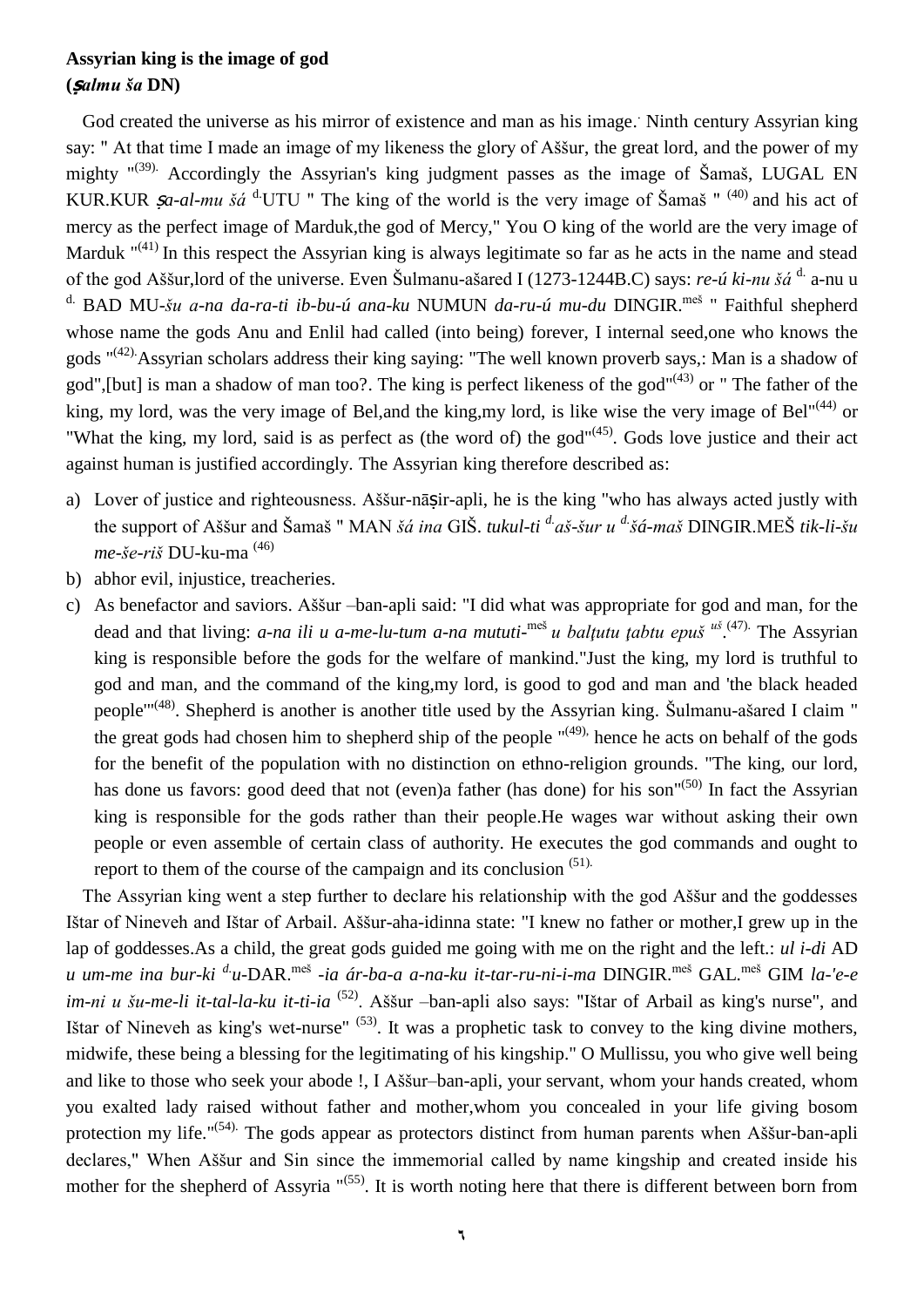goddess and that of being created by the gods in his mother womb. Entrusting a royal baby to the care of goddesses clearly stated in a passage in the dialogue of Ashurbanipal with Nabû<sup>r.6)</sup> **Se-eh-ru** at-ta <sup>m</sup>AN.ŠAR2. DU3.A *ša u2-maš-šir-u-ka ina* UGU *<sup>d</sup> šar-rat*-NINA.KI 7) *la-ku-u at-ta* <sup>m</sup>AN.ŠAR2.DU3.A *ša* aš<sub>2</sub>-ba-ka ina bur-ki <sup>d</sup>šar-rat-NINA.KI <sup>8)</sup> er-bi zi-ze-e-ša<sub>2</sub> ina pa-ka šak-na 2 te-en-ni-iq 2 ta-hal-lap ana *pa-ni-ka* " you were small, Ashurbanipal, when I entrusted you to the Queen of Nineveh (=Ištar) ; you were baby, Ashurbanipal, when you were sitting in the lap of the Queen of Nineveh. Her four teats were placed in your mouth; you are sucking two, you are milking two to your face "<sup>(55b)</sup>. Another important element of the relationship of Assyrian king and Aššur is clear in his day of coronation in Ashur city when he ought pay homage (ie kneel before the statue of the god Aššur) to the god and receive all the symbol of royalty which were put on seats at the foot of the platform before the  $\text{god}^{(56)}$ .

The royal image (*şalmu)* statue of the king some times is proceeded by the determinative of the god DINGIR in texts and the personal name<sup>"d.</sup> *şalam- šarri-iqbi* " meaning "The divine image of the king commands"<sup>(57)</sup>. There is no evidence of the worship of the Assyrian king or his image. He was effectively the shadow of the god, he may be called "LUGAL dUTU ša UN.MEŠ, The king is the sun of the people"(57b) and his statue was set up next to the god in temple. Tukulti-apil-Ešarra (Tiglath-pileser ΙΙΙ 745-727B.C) state: <sup>ṣ</sup>*a-lam ilāni* meš –*ni* [*rabûti*. meš] *bēli*-meš -*ia ù* ṣ*a-lam šarru-ti-ia ša hurā*ṣ*i epuš uš ina qí-rib ekalli ša* URU *ha-*az[-*zu-tu ulziz*] "Image of the great gods my lords, and golden of my kingship in the palace in Gaza I made  $"$  <sup>(58)</sup>. Offerings placed on the table before royal image in the temple were probably regarded by uneducated Assyrian person was offering to the image itself in much same way as the image of god He may thought that the king 's image was patricianly divine.The Assyrian king could be described as the priest-king for within the city of Ashur. The portrait of the king in relief as high priest or in a position of prayer before the gods emphasize his role as dutiful servant of the gods and above all the national god Aššur. He was regarded as being very close to the god<sup>(59)</sup>. In normal circumstances, the king need no justification for what he did. he did not need to justify his campaigns and any military activities (see later).He enjoyed absolute power over the state but he was subject to: a) Religious believe and practice; b) legal precedent,the king had to respect the traditional rights of individuals,such as property ownership and group or institution, such as tax exemption grants and decrees, privilege of cities; c) He had to respect the mood of the upper class. Apart from these considerations, the Assyrian king was supreme judge, and definitely the commander– in – chief of the army, however, there is evidence that some high officials led the Assyrian army.<sup>(60)</sup>

### **Choiese of the Assyrian king**

The Assyrian kings claim that they were chosen by either the god's assembly or by a special god who selected him to become the future king.Šulmanu-ašāredu I(Shalmaneser I) said: *e-nu-ma aš-šur* EN *a-na pa-la-hi-šu ki-níš ú*-*ta-ni-ma a-na šu-šur* SAG.GE6.GA.A GIŠ.GIDRU GIŠ.TUKUL *ù ši-bir-ra id-di-na a-ga-a ki-na šá be-lu-ti iš-ru-ka*." when, Aššur, the lord, faithfully chose me to worship him,gave me the scepter, weapon and staff to (rule) properly the people, and granted me the true crown of lordship" (61) An Assyrian scholar wrote similar statement address his lord as "Aššur,[the king of gods] called the name of[the king], my lord to the kingship of Assyria, and Šamaš and Adad, through their reliable extispicy, confirmed the king, my lord, for the kingship of the world" $(62)$ . The choice of the Assyrian crown prince had to meet with the approval of Shamash and Adad, which was obtain through inspection of the entrails of sacrificed sheep. This is explicitly stated in royal inscriptions. Ashurbanipal's own description of his nomination says: "My father and begetter noticed the heroic nature which the great gods had provided me with, and thus he, by order of the great gods, loved me most in the assembly of my big brothers. On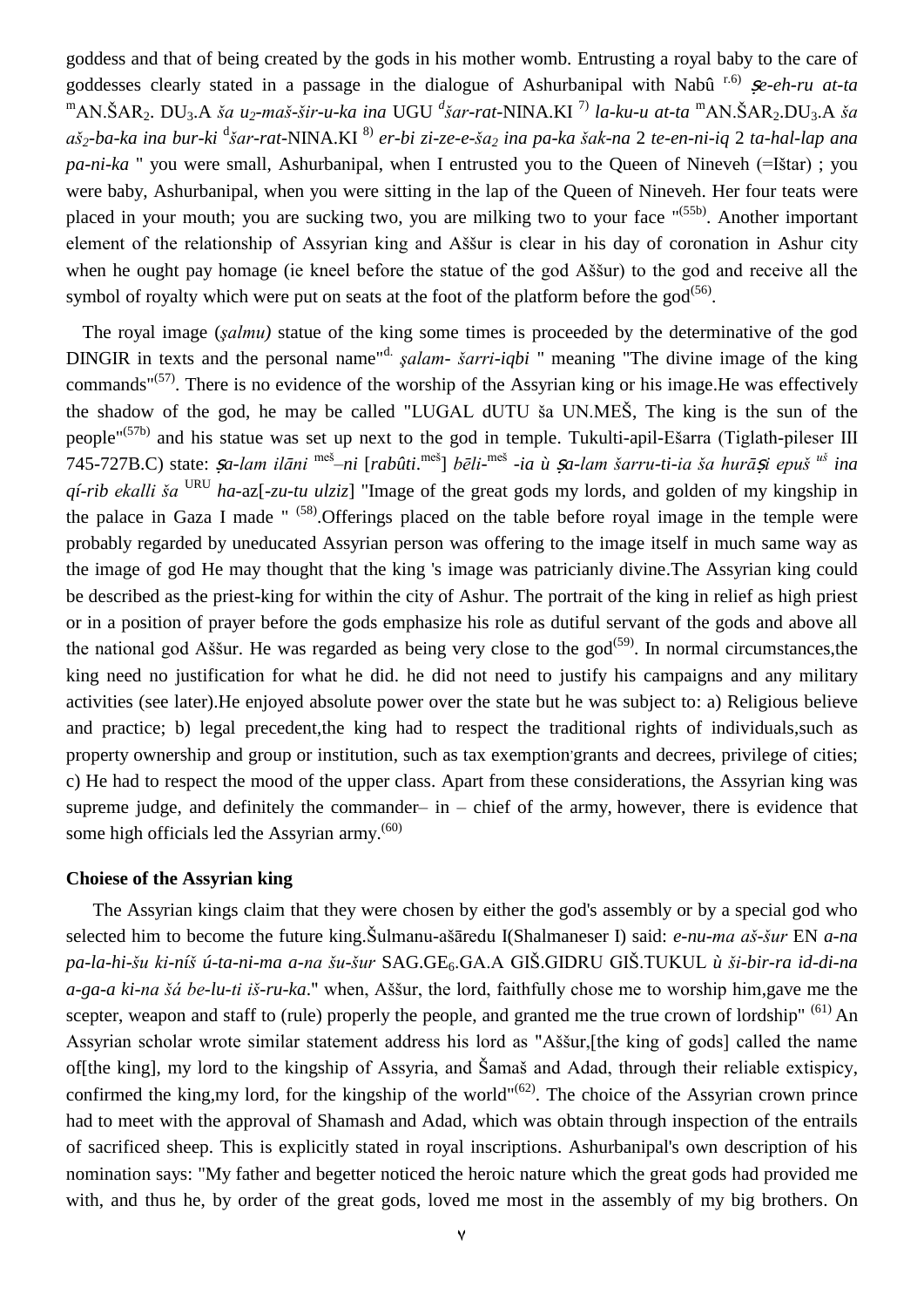behalf of my ( future) kingship he turned to the divine king Ashur, the lord of the universe, prayed to the divine lady Mullissu-Šerū'a, the foremost among goddesses and supplicated the cosmic diviners Shamash and Adad, who passé judgement on the (four) regions.. In Ayāru, the month of EA, the lord od the mankind, and the creator of the entire universe, I entered the succession palace, the place of orders and counsels, and by order of Ashur, the father of all gods, Marduk, the lords and king of the gods, he advanced me above all other sons of the king and called my name to the kingship" (62a) Baya an Assyrian scholar assert that Aššur-aha-iddina was chosen by the great gods from his very childhood to be the king of Assyria " When your mother gave birth to you sixty great gods stood with you and protect you,Sin was at your right side, Šamaš at your left side,sixty great gods were standing round you and girded your Loins. I reconciled Aššur with you: when you were small I took you to me, do not fear."<sup>(63)</sup> This is similar to Aššur-aha-iddina inscription according to which he was "the beloved of the great gods whom Aššur, Šamaš, Bēl, Nabû, Ištar of Nineveh, Ištar of Arbail called to the kingship of Assyria when he still was a child" $(64)$ . On the other hand,he confirm that he received messages from gods concerning the establishment of his throne until far-off-days. This is what the oracle saying *ša* UD-*me ar-ku-te* MU.AN.NA.MEŠ *da-re-te* GIŠ.GU*-za-ka ina* KI.TA AN-*e ra-bu-te uk-ti-in* UD.MEŠ *ar-ku-u-ti* MU.MEŠ *dara-a-ti* a-da-nak-k[*a*],"For days and ever lasting years I have established your throne under the great heaven (Aššur-aha-iddina) will give you long days and ever lasting years"<sup>(65)</sup>. Also Some one wrote to the king saying: " the king, my lord, is the chosen of the great gods " (66).

The late Assyrian king attempted to smooth the transition of their reign to their successors. The normal procedure was these king inquired from the gods whether they desired one of his sons to succeed him.If they answer favorably the heir apparent installed. The crown- prince was not always the eldest son and the solemn oath of brothers, officials, people of Assyria and alliance was sworn. This selection did not prevent his brothers from contesting the succession during their father life or after his death. Aššur-ahaidinna (Esarhaddon 680--669-- B.C.) claims in his account of his installation as crown-prince: *ša*  ahhē.meš-ia rabûti.<sup>meš</sup> ahu-šú-nu *Şe-eh-ru a-na-ku ina qi-bit <sup>d.</sup>Aš-šur <sup>d.</sup>Sin <sup>d.</sup>Šamaš <sup>d.</sup>Bēl Ù <sup>d.</sup>Nabû <sup>d.</sup>Ištar šá uru Ni-nu-a d.Ištar šá* URU *arba'-ili abu ba-nu-u-a ina puhur ahhē*. meš -*ia rešī.meš -ia ke-niš ul-li –ma umma an-nu-ú ma-a-ru ri-du-ti-ia d.šamaš u d.Adad ina bi-ri i-šal-ma an-nu ke-e-nu i-pu-lu-šu-ma um-ma šuú te-nu-(u)-ka zi-kir-šú-nu kab-tu it-ta-'i-id-ma nišê.*meš *māt aš-šurki şeher rabî ahh.meš –ia zer bīt abi-ia iš-te-niš ú*-*pa-hir-ma ma-har d.Aš-šur Sin Šamaš Nabû Marduk ilāni.meš a-ši-bu-te šamē-e u er*ṣ*etim tim áššú na-şar ri-du-ti-ia zi-kir-šú-nu kab-tu u-šá-az-ki-ir-šu-nu-(u)-ti*. " I was younger brother of my eldest brothers (yet) my father (i.e Sin-ahhē-erība ),beget me exalted me in the assembly of my brothers. At the command of Aššur,Sin, Šamaš, Bêl, Marduk, Nabû, Ištar of Nineveh and Ištar of Arbail saying: "This is my successor". He questioned Šamaš and Adad through oracles. They replied to him in the affirmative," It is he who should be your successor". His father called together the people of Assyira, great and small, as well as my brothers born in his paternal house. Before the gods Aššur, Sin, Šamaš, Nabû, Marduk, the gods of Assyria, the gods who inhabit heaven and earth, he made them swear to respect my primacy "<sup>(67)</sup>. This may reflect the contest of his elder brothers when their father Sin ahhē-erība chose Aššur-aha – idinna as his successor after the assassination of his elder son and the grown-prince, Aššur-nadin- šumi, by the Elamite<sup>(68)</sup>. "Moreover he assembled the people who captured Aššu-nadin-šumi (and) delivered him to Elam.<sup>(69)</sup> probably with the collaboration of the Babylonians as revenge to Sinn-ahhē-erība who destroyed their capital Babylon and deported their National god Marduk. We understand that Arad-Mullissi and his brothers " Forsake, the gods, trust in their own arrogant deed and made evil plan"<sup>(70)</sup> and killed their father<sup>(71)</sup>. His vessel treaty  $(72)$  was an attempt to avoid such incident. He gathered the people of Assyria, subordinate rulers, governors. They sworn by the name of the gods listed in the treaty that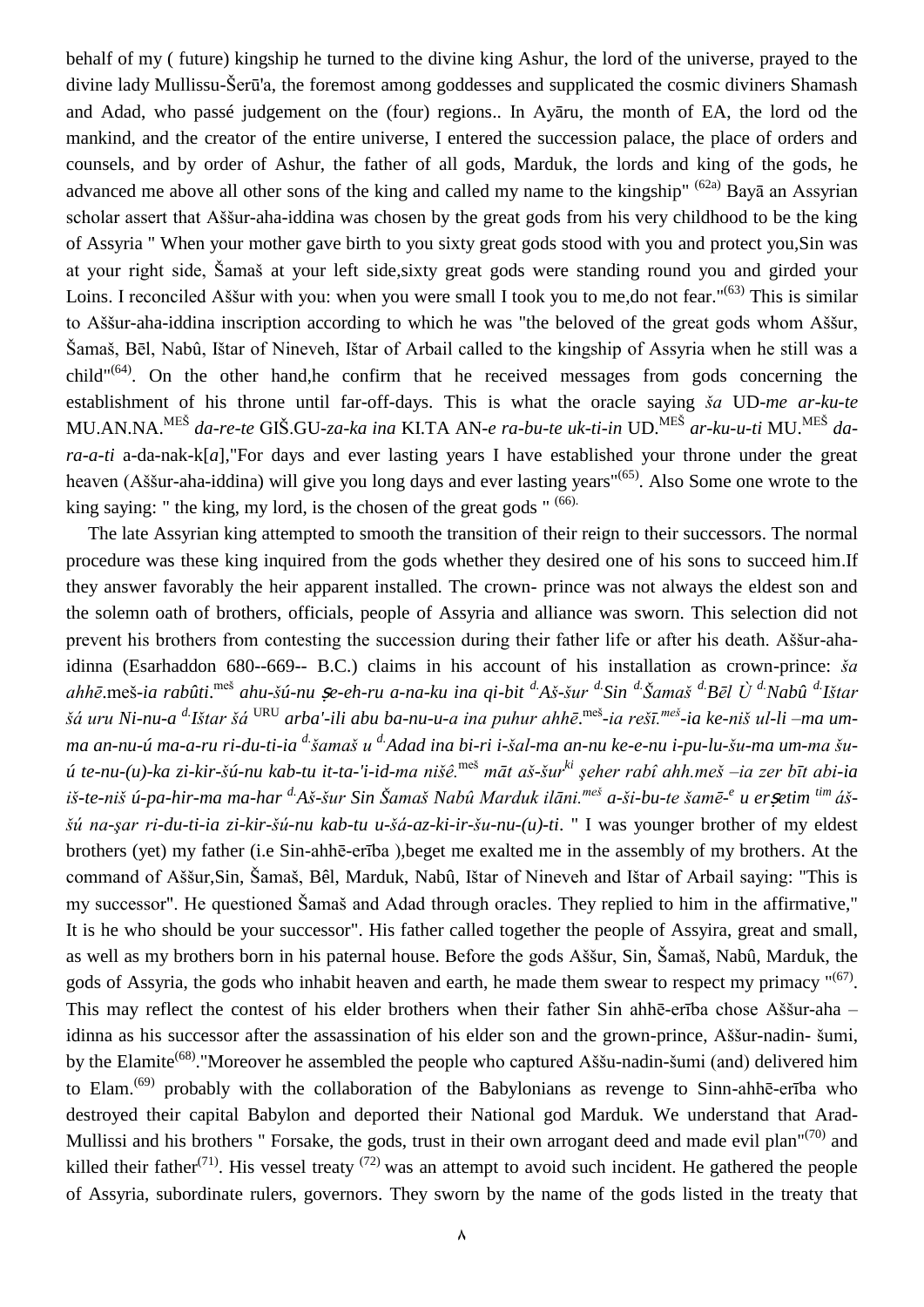Aššur-ban-apli will be king of Assyria and his brother Šamaš-šum-uk'in king of Babylonia. Such division of the empire was criticized by the the king excorcist Adad-šumu-uşur who said to Aššur-aha-idinna: *ša ina* AN-*e la e-piš-u-ni* LUGAL *be-lí ina kaq-qi-ri e-tap-áš uk-ta-li-im-a-na-ši* DUMU-*ka* TÚG-*pi-tu-tu tar-ta-kas* LUGAL*-ú-tú ša* KUR *aš-šur ina pa-ni-šú tu-us-sa-ad-gi-il* DUMU-UŠ*-ka* GAL*-ú a-na* LUGAL-*ú*-*te ina* KÁ.DINGIR.RA.KI *ta-as-sa-kan* 1 *ina* ZAG-*ka* 2-*ú ina šu-me-li-ka tu-sa-zi-'i-iz a-ni-nu* [*n*]*i-ta-am-ra a-na* LUGAL EN-*i-ni ni-ik-[t]ar-ba lib-bi-in-ni ib-ta-a*[*l-ţa*],"What has not been done in heaven, the king, my lord, has done upon earth and shown us: you have girded a son of yours with headband and entrusted to him the kingship of Assyria, your eldest son you have set to the kingship in Babylon. you have placed the first on your right the second on your left side  $\sqrt{(73)}$ . The decision to appoint his younger son Aššur-ban-apli as the crown-prince of Assyria and give the politically less weighty crown-prince-ship of Babylon to his elder son Šamaš-šumu-ukin was also something "has not been done in heaven " but what Aššur-aha-iddina has now "done upon earth was also something that "has not been done in heaven but he did it.

Aššur-ban–apli, however, confirmed this vessel treaty of his father saying: "Aššur-aha-idinna,king of Assyria, my father and my begetter, heeded the command of Aššur and Mullisu,the gods in whom he trust who told him that I was to exercise the kingship. On the  $12<sup>th</sup>$  of Ivar at the noble command of Aššur, and Mullissu, sin, Šamaš, Adad, Bel, Nabû, Ištar of Nineveh, Ištar of Arbail, Ninurta, Nirgal and Nuska, he convened the people of Assyria great and small from coast to coast, made them swear treaty oaths by the gods "*ādi nīš ilāni* " and established a binding agreement to protect my crown ship and future kingship over Assyria"(74). Thereafter,the crown prince will be sent to the succession palace "*bīt redûti* " for his treaning and education Our most detail information for education in the first millennium relates to the royal family.*a-na-ku*m.d. *aššur-ban-apli ki-rib-šu a-hu-ziz ni-me-qi* d. *nabû kul-lat dup-šar-ru-u-ti ša gi-m-r um-ma-ni ma-la ba-šu-ú ih-zu-šu nu a-hi-iţ al-ma-ad ša-li-e* GIŠ.*qašti ru-kub sīsê* GIŠ.*narkabti şa-bat* mašak *a-ša-a-te* " I Aššur-ban-apli studied the wisdom of Nabu, explored the entire scribe art, the knowledge of all experts<sup>"(75)</sup>. Also he states that he received a letter from the god saying: *ša* <sup>d.</sup>AG *ù taš-me-[tum iš-ru*ku-uš] i-hu-uz-zu IGI.2 na-mi[r-tu ni-siq ţup-šar-ru-ti] ša ina LUGAL.<sup>meš</sup>-ni a-lik mah-ri-ia [mam-ma šip*ru šu-a-tú la i-hu-uz-zu] né*-*me-qi* d.AG *ti-kip sa-an-tak*-[*ki ma-la ba-áš-mu*] *ina* DUB.meš *áš-ţur as-niq ab*[-*re-e-ma*] *a-na ta-mar-ti ši-ta-as-ia qí-rib* É.GAL-*ia ú-kin* " Whom Nabu and Tašmetu [endowed with great wisdom], and who with sharp eye [acquired the gems of literature]. While [none of ] the king who preceded me [had learned that craft ]. With the wisdom of Nabû, I wrote on tablets [all extant] cuneiform writing, checked, and collated them,[ and established them] in my palace for my reference and reading"<sup>(76)</sup>. In another statement say: I learned shooting with bows, riding horses and chariots and taking the reins and he claim to have read complicated texts of which the Sumerian version is obscure and the Akkadian version is difficult to get clear. He research into cuneiform writing on stone from before the Flood. He took an active part in the government responsibility representing the king in official celebrations, carry out special missions and supervising religious festivals, and officials address letters directly to him (*ana mār šarri bēlia* ) He therefore in the best possible position to take over as to the king died $^{(77)}$ .

As a faithful king towards his gods he expected rewards from them, so that he could call himself the husbandman of his land.The king expected rewards from the gods for his loyalty to them. Hence Šarruuk'in in his prayer said: " O Ea,lord of wisdom creator of things to Šarrru-uk'in, king of the universe, king of Assyria, viceroy of Babylon,king of Sumer and Akkad,builder of your abode open your fountain, let his springs send forth the water of plenty and abundance, give water in abundance to his fields. Quick understanding and an open mind decree for him, prosper his work let him attain unto his desire " (78).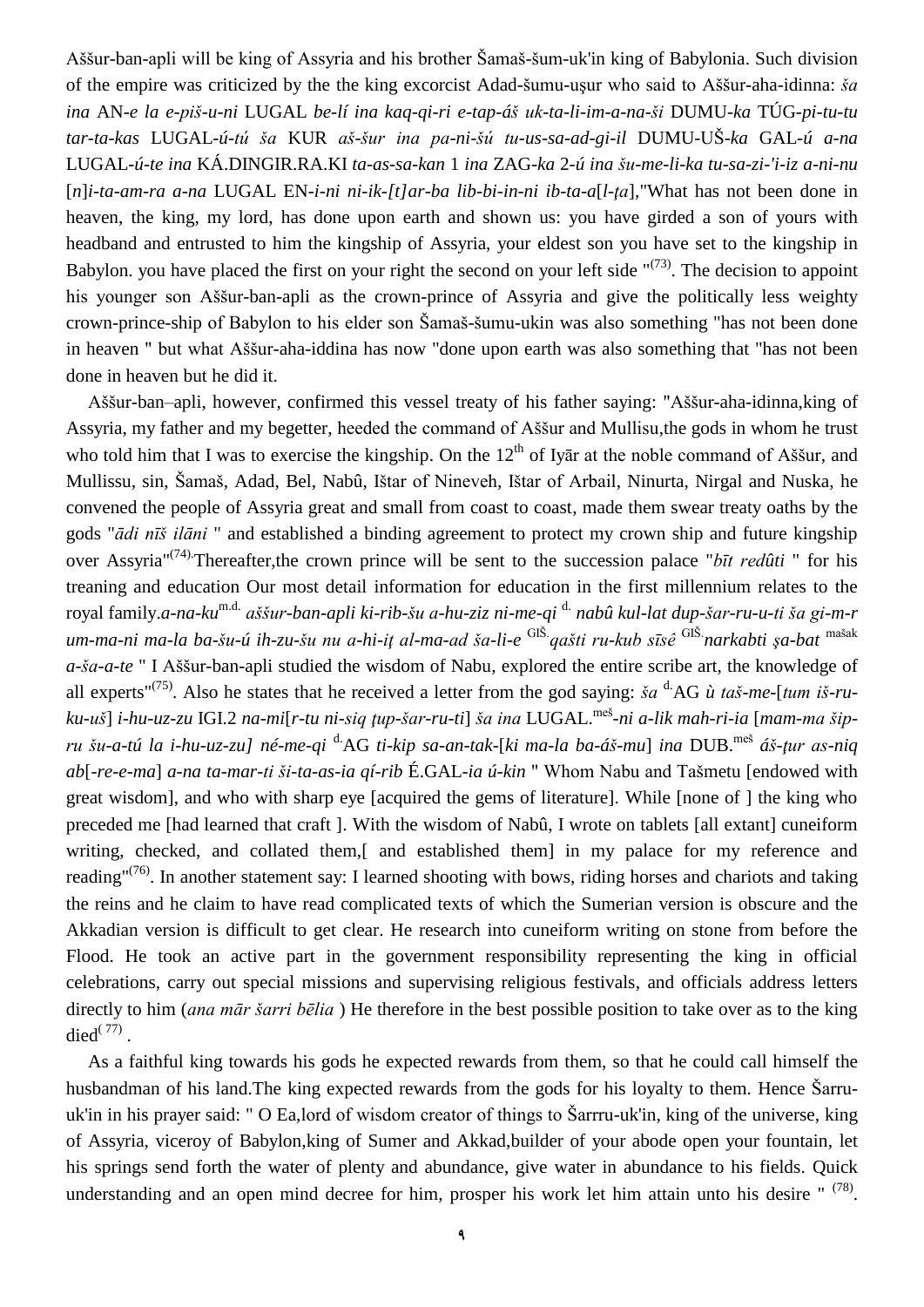When Aššur-ban-apli took his father's throne he made similar prayer but with more detail about his gods achievements in Assyria: 22) *mim-ma si-mat* E2.KUR *ša<sup>2</sup>* KU3.GI KU3.UD *e-pu-*[*uš*] 23) *e-li* LUGAL.MEŠ AD.MEŠ-ia u<sub>2</sub>-[rad-di]<sup>(24)</sup> šat-tuk-ku gin-nu-u UGU ša u<sub>4</sub>-me ul-lu-u-[ti]<sup>(25)</sup> u<sub>2</sub>-ša<sub>2</sub>-tir-ma aš<sub>2</sub>-rat DINGIR.MEŠ *aš2-te*-[*'a-a*] (26) *at-tal-la-ka al-ka-*[*ka*]-*a-ti-šu*-[*un*] (27) d IM ŠEG3.MEŠ-šu<sup>2</sup> *u2-maš-še-ra* (28) d.E2*-a u2-*[*paţ-ţi-ra* A.K]AL.MEŠ-[*šu2*] (29) 5 KUŠ<sup>3</sup> ŠE.AM *iš-qu* [*ina* A]B.SIN2-*ni*-[*šu*2] (30) *e-ri-ik šu-bultu* 5/6 KUŠ<sup>2</sup> 31) SI.SA<sup>2</sup> EBUR *na-pa-aš<sup>2</sup>* <sup>d</sup>NISABA (32) *ka-aya-na* [*u2-šah-na-bu gi-*]*pa-ru* (33)ṣ*ip-pa-a-ti*  $\check{x}u$ -ta-[am-mu-ha in]-bu<sup>(34)</sup> [MAŠ<sub>2</sub>.ANŠE *šu-te-šur ina ta-lit-ti*] *ina* BAL.MEŠ-*ia* HE<sub>2</sub>.NUN *tuh-du*<sup>(35)</sup> [*ina* MU.AN.NA.MEŠ-*ia ku-um-mu-ru* HE2. G]AL2-*lu*(36)12 ANŠE ŠE.PAD.MEŠ 2[ANŠE GEŠTIN.MEŠ] (37) [12 *qa* I3.GIŠ.MEŠ 1 GU2.UN] SIG2.MEŠ (38) *ina nap-har* KUR-*ia* KI.L[AM *nap-šu i-šam-mu*] "I had made all kinds of gold and silver objects be fitting the temples in greater amounts than any of my royal fathers, and I increased the regular temple offering more than ever; I visited the abodes of the gods and lived according to their ways. Adad released his rain and Ea let loose his floods, the grain grew 5 cubits tall in its furrow and the ear of the barley reached five – sixths of a cubit in length. The grasslands constantly produced thriving crops and an abundance of cereals, the orchards abundance in fruit, and the cattle gave birth easily. In my reign there was prosperity aplenty, in my years there was fullness to overflowing: 12 homers of barley went for 2 homers of wine, 12 liters of oil went for 1 talent of wool there was an excellent rate of exchange in my whole country " (79).

Aššur-aha-iddin also prayed for divine help to destroy his enemy " Hear me O Aššur: I heard your cry. I issued forth as fiery glow from the gate of heaven, to hurl down fire and have it devour them… I slaughter your enemies and filled the river with their blood. Let them see (it) and praise me (knowing ) that I am Aššur, lord of the gods "<sup>(80)</sup>. Assyrian kings asked Ištar lady of war to stand at there side in battle. On the other hand there are letters from Gods to the Assyrian king, for instance letter from the god Aššur to Šamši-Adad V (1814-1782 B.C) responded to his enquiry about the city Der.<sup>(81)</sup>and Aššur response to Aššur-ban-pli's report on the Šamaš-šumu-ukin war.<sup>(82)</sup>

The king, as a human being was bound to err in his behavior from time to time. In principle, any slip in royal conduct whether intentional or unintentional were interpreted as sins against the well being of the gods. The Assyrian king recognized guilt by its consequences when he suffered it. He assumed that he had transgressed a divine decree. He would be confused, although, he declared he do not know the offence against the god, or the transgress against the goddess. The king had to purify his soul and if perpetuated he would surely provoke divine anger and punishment. In these circumstances the king ought to spend some time as repentaning atoning his sin. An interesting letter from Assyrian priest to the king says: LUGAL EN-*ni re-ma-nu šu-ú* 1-*en* UD-*mu e-şe-e ša* LUGAL *ik-ku-šu ú-kar-ru-ni ku-sa-pu la ekul-u-ni a-di-im-ma-te šá-al-šú ina* UD-*me an-ni-i-e* LUGAL NINDA.meš *la ek-kal ki-ma* SAG.DU ITI <sup>d.</sup>30 it-ta-mar ma-a ra-me-ni la ú-šar-ra ma-a SAG.DU ITI šu-ú NINDA.MEŠ la-a-kul GEŠTIN.<sup>meš</sup> la*as-si ú-ma-a* MUL.SAG.ME.GAR d.30 *šu-u šá* MU.AN.NA *gab-bi a-na hur* LUGAL NINDA.meš *le-re-eš* TA\* ŠÀ-*bi-ni ni-id-du-bu-ub ni-ip-ta-la*[*h*] *ina* UGU *a-na* LUGAL *ni-is-sap-ra*. " The king, our lord, will pardon us.Is one day not enough for the king to mope and eat nothing?. For how long?. Still this is already the third day (when) the king does not eat nothing, the king is a bigger! …. (surely ) when the beginning of the month, the moon appears he says: I will not fast (any more ). It is the beginning of the month, I want bread to eat and wine to drink. Now Jupiter ist he moon. The King can ask for food for even the whole year!. We became worried and were afraid, and that is why we are (now) writing to the  $\text{king}^{\prime\prime}(83)$ . We do not know the reason why the priest advice the king to fast nor do we know his sin which he committed against the well being of his god, but what is explained is that he is atone (penance) for his sin. The king also had to pray and make the appropriate omen. Sometime this is not enough punishment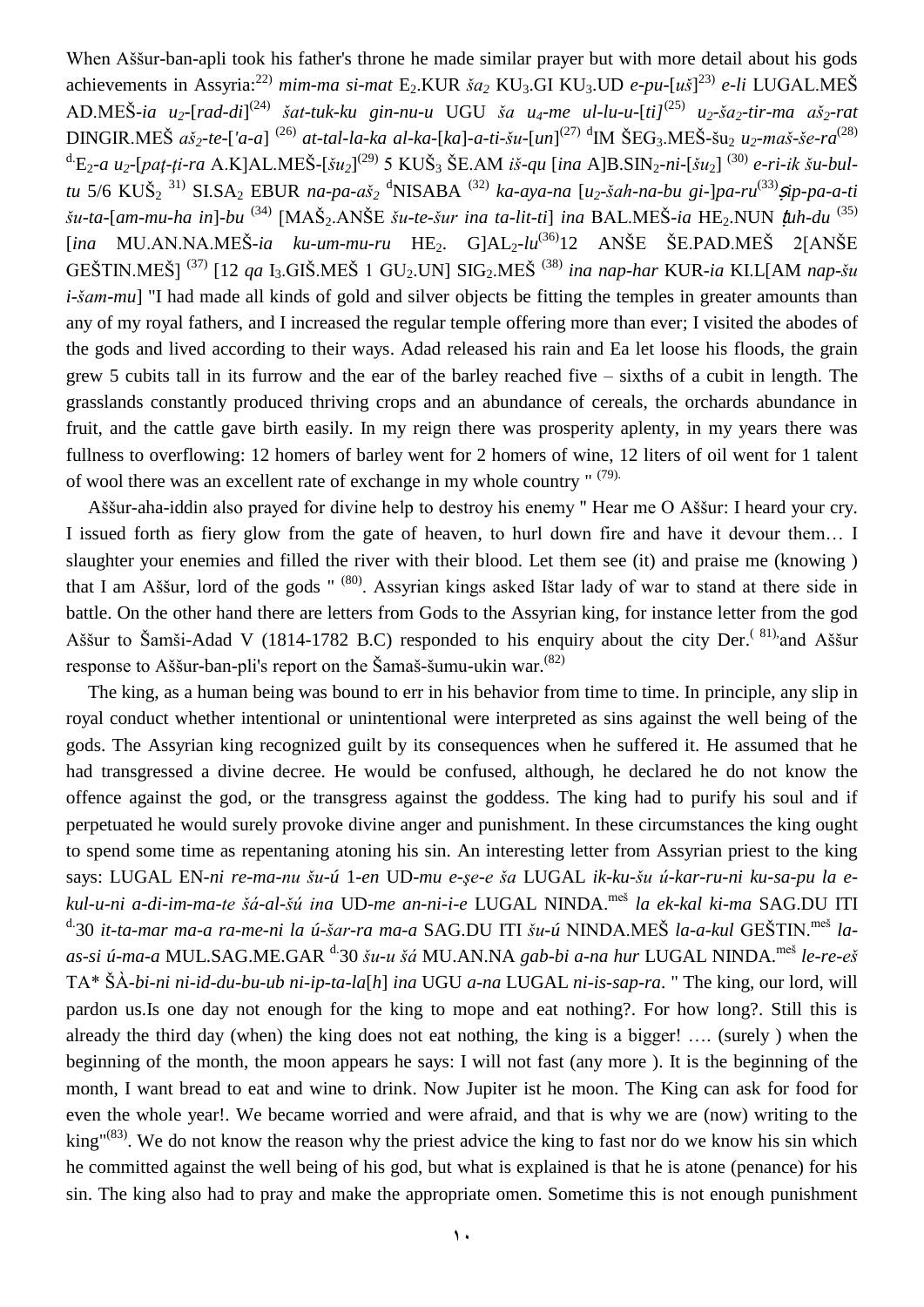and the king ought to spend seven days in reed hut likewise those who had dangerous diseased and must be distinct from society." The king, my lord, wrote to me: "Write me what is the ritual (to be performed)", it is said in a relevant *namburbu* texts (as follows): " He (the king) sit 7 days in reed hut (and) purification rites are performed upon him: he is treated like a sick person."<sup>(84)</sup> They may even prevent the king to have audience with his sons: *ina* UGU *ša* LUGAL *be-li iš-pur-an-ni ma-a* DUMU LUGAL *ţa-ba-a ina* IGI LUGAL *a-na e-ra-a-bi a-dan-niš ţa-a-ba* UD-*mu an-ni-ú* DUMU LUGAL *ina* IGI LUGAL EN-*ia le-ruba*. "Concerning what the king,my lord, wrote to me: " Is it favourable for the crown-prince to come into the presence of the king ?" It is very favorable the crown-prince may come into the the presence of the king,my lord, this very day"(85) or they may prevent the crown prince from going out of the palace,: *ina* UGU DUMU LUGAL [*ša* LUGAL *be-li*] *i*[*š*-*p*]*ur-an-ni* [*ma-a iq-ţi-bu-ni*] *ma-a* UD-1-KÁM K[Á!..NU.E UD.2.KÁM *šu-ú i-na* ŠÀ-*bi qa-bi.* " Concerning the crown prince ( about whom the king), my lord, wrote to me," [I have been told that he should not go out ] door on the first day. This is [applies] rather to the second day."<sup>(86)</sup>. The 7<sup>th</sup>, 14<sup>th</sup>, 19<sup>th</sup>, 21<sup>st</sup> and 28<sup>th</sup> of the month were considered as evil days. Also the 17<sup>th</sup> day "Hence the 16<sup>th</sup> is among the good days and is good,(whereas)the 17<sup>th</sup> day is not good"<sup>(87)</sup>. More over another scholar wrote to the king saying "The favorable days about which the king, my lord spoke are the  $10^{th}$ , the  $15^{th}$ , the  $16^{th}$ , the  $18^{th}$ , the  $20^{th}$ , the  $24^{th}$ , and the  $12^{th}$ , altogether 8 days of the month Iyyar (II) which are good for undertaking an enterprise and revering the gods<sup>"(88)</sup> So probably the king in those days is not permitted to do certain things such as eating kind of food, wearing clothes, or ride in his chariot. He may not even make an offering and the lifting up of his hands and prays will then please the gods and goddesses to whom particular days dedicated. "Concerning the injunctions which the king wrote to me, he king should observe the injunction carefully. Thus the king does not eat anything cooked, the king wears the clothes of nurse"<sup>(89).</sup>

No sins were punished without warning divine pleasure or displeasure. The king's is known either by dream, oracles and vision. If such divine signals were duly paid attention to and correctly interpreted. The ruler who had sinned could identify his mistake and avoid punishment by washing away his sins and appeasing the god and changing his way. The king himself was not able to interpret these divine signs, these were taken by the court scholars*: ina* UGU *ú-íl-ti ša* AN.MI d.30 *ša* LUGAL *be-lí iš-pur-an-ni ina*  IGI AD-*šú ša* LUGAL EN-*ia ú-il-a-ti ša* LÚ.A.BA UD.AN-d.EN-lil *gab-bu i-mah-hu-ru ú*-še-*er-ru-bu ur-ke-e-et ina* GIŠ ÍD LÚ.ERÍN.MEŠ *ša* AD-*šú ša* LUGAL EN-*ia ú-da-áš-šú-un-ni ina* UGU *qir-si ina* IGI LUGAL *i-sa-as-si ú-ma-a ša ina* IGI LUGAL EN-*ia ma-hi-ir-a-ni* [*le*]-*pu-u-šu.*" Concerning the report of the Lunar-eclipse about which the king, my lord, wrote to me. They used to receive and introduce all astrological reports into the presence of the king's father, my lord. Afterwards a man whom the father of the king, my lord, knew used to read them to the king in a *qirsu* on the river bank. Nowadays it should be done as it (best) suit the king, my lord."<sup>(90)</sup> In the neo-Assyrian period the two common types of divination were astrology and extispicy( divining the future). A massive literature developed explaining the multitude of signs which might appear. The mechanics of prognostication can best be illustrated by extispicy, for which there are relevant records from the reign of Aššur-aha-idinna and Aššur-ban-apli<sup>(91)</sup>.

When the king wish to undertake a major enterprise such as royal campaign his scribe and diviner would out line the detail of the proposal in a request to an oracles <sup>(92)</sup> When Aššur-aha-iddina decided to rebuilt Babylon he said: "In the *mākaltu* bowl of haruspices oracles of encouragement were set for me concerning the rebuilding of Babylon and the restoration of Esagil had a liver omen written out" $(93)$ His military achievements and success ought to be reported to god. Šarru-uk'in letter to Aššur with the account of his eight campaign is the best example<sup> $(94)$ </sup>. An interesting example of extispicy as when Sin-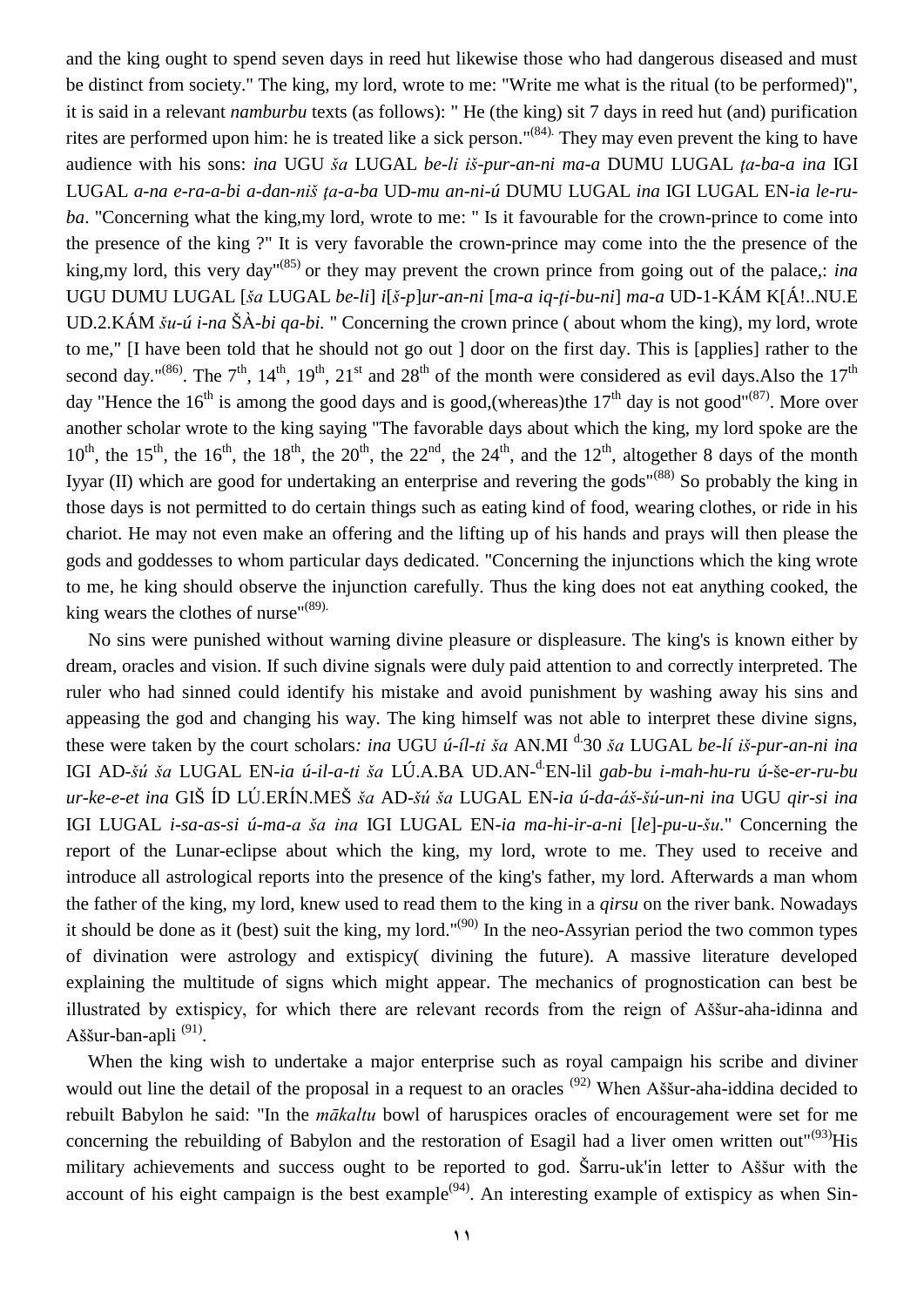ahhē-erība inquiry about his father death," I went and collected the haruspice, the courtiers of my palace,guarding the mystery of god and king. I split them [into several groups so that they could not approach or speak to one another]. I linvestigated  $\perp$  the sins of Sarru-uk'in, my father, by extispicy [inquiring] of Šamaš and Adad."<sup>(95)</sup>. Request was then presented to the god of extispicy Šamaš and Adad and accompanied by the appropriate ritual. One or more lambs were sacrificially slaughtered. These features were multitudinous but carried out upon the liver and lungs of which the Assyrian had intimate knowledge. Records of entire examinations and results were sent back to the king as an oracles response. A letter to the king says: "Concerning the bile which the king, my lord, wrote that he hd vomited….. He vomited a [lump], (with) bile [settling] downward. This sort of it does not portend good. (However), having purged upward and downward, he has ( now ) been sweating for two days and is well the king. my lord, can be glad  $(96)$ .

Astrological observation centers were stationed throughout Assyria and Babylonia and keep watching heaven every night carefully, writing down what they saw. For example,: AN.MI *iš-šá-kin-ma ina* URU PALA-*e la in-na-mir* AN.MI.BI *i-te-ti-iq* URU BALA URU *šá* LUGAL *ina* ŠÀ-*bi áš-bu en-na* IM.DIRI.MEŠ *ka-la-a-ma ki-i* AN.MI *iš-ku-nu* u *la iš-ku-nu ul ni-di* EN LUGAL.MEŠ *a-na* BAL.TIL.KI URU *ka-la-ma a-na* TIN.TIR.KI *a-na* EN.LÍL.KI *a-na* UNUG.KI *ù* BÁR.SIPA.KI *liš-pur min-de-e-ma ina* ŠÀ-bi URU.ME *an-nu-ti i-ta-mar-ú ka-a-a-ma-ni-ti* LUGAL *liš-me*. "An eclipse occurs but is not seen in the capital …now there are cloud everywhere we do not know whether eclipse took place or not. Let the lord of kings write to Ashur and all the cities, to Babylon, to Nippur, to Uruk and Borsippa, may be they observed in those cities. The king should constantly be attentive." $(97)$ . Astrological procedures were quite different from those of extispicy. The astrological signs could only observed as they happened to occur and interpreted accordingly. Over the centuries the diviners developed such expertise that they had plotted the path of many heavenly bodies with minute accuracy and could predict various phenomena including the possibility of lunar eclipse: [ ] *ša* LUGAL b[e li] *iš-pur-an*-[*ni*] *mu-šu an-n*[*i-ú*] *ina* EN.NUN UD.ZA[L.LA] *ma-şar-tu-šú* (*e-nu-un ú-za-al-la*) AN.MI EN.NUN UD.ZAL.LA *i-šá-kan*. "[Concerning the watch for the lunar eclipse] about which the king,[ my lo]rd, wrote to me,its watch will be (kept) tonight, in the morning watch. The eclipse will occur during the morning watch." (98) . or: *ina* UGU *šá* LUGAL *iš-pur-an-ni ma-a me-me-ni i-ba-áš-ši ina* AN-*e ta-ta-ma-ra a-na-ku* IGI.2-*ia šá-ak-na mu-uk man-nu me-me-ni la a-mur a-na* LUGAL *la áš-pur la iš-qu-ma la a-mur*. " Concerning what the king,my lord, wrote to me: "You must certainly have observed something in the sky?" I keep a close eye on it (but) I must say I have seen nobody and nothing (therefore) I have not written to the king, nothing has risen I have seen nothing  $^{\prime\prime(99)}$ 

The king worried about his fate when an heavenly phenomena appeared. Then he would ask the priest to investigate and found out who did it and why.He may reply saying: "The king sho[uld not be afraid of this eclipse *!ina* UGU AN.MI *an-ni-e* LUGAL *l[u l]a i-pal-láh*"<sup>(100)</sup>, but in other circumstances when "In the eclipse [of the Moon] Jupiter stood there: well being for the king, a famous important person will die in his stead  $\binom{n(101)}{n}$ . The chief priest would have to look for a substitute king. It was an arraignment in which briefly, the ruling king temporarily abdicated his throne for a surrogating who ruled for 100 days, *u-ma-a an-nu-rig* [1]-*me* UD-*me un-tal-li* LU[GAL-*us-su ga-am-rat*], "[Now then] he has completed 100 days as [his] ki [ngship is finished]<sup>(102)</sup>, but in fact it is the king who will decide whether he should "go to his fate" early or complete his 100 days and be put to death: *ina* UGU UD.15.KÁM [*ša be-lí-ni*] *iq-bu-u-ni* [*ma-a* LUGAL] *pu-u-hi a-na šim-ti* [*lil-l*]*i-ki ma-a ana-ku* UD.16.KÁM[*ki-i*] *ša* IGI-*tim-ma.* " Concerning the  $15<sup>th</sup>$  day (about which our lord) said: " Let the substitute [kin]g [g]o to his fate and let me perform my ritual on the 16<sup>th</sup> day as before<sup>"(103)</sup>. There are 30 such cases from the crops of Aššur-ban-apli library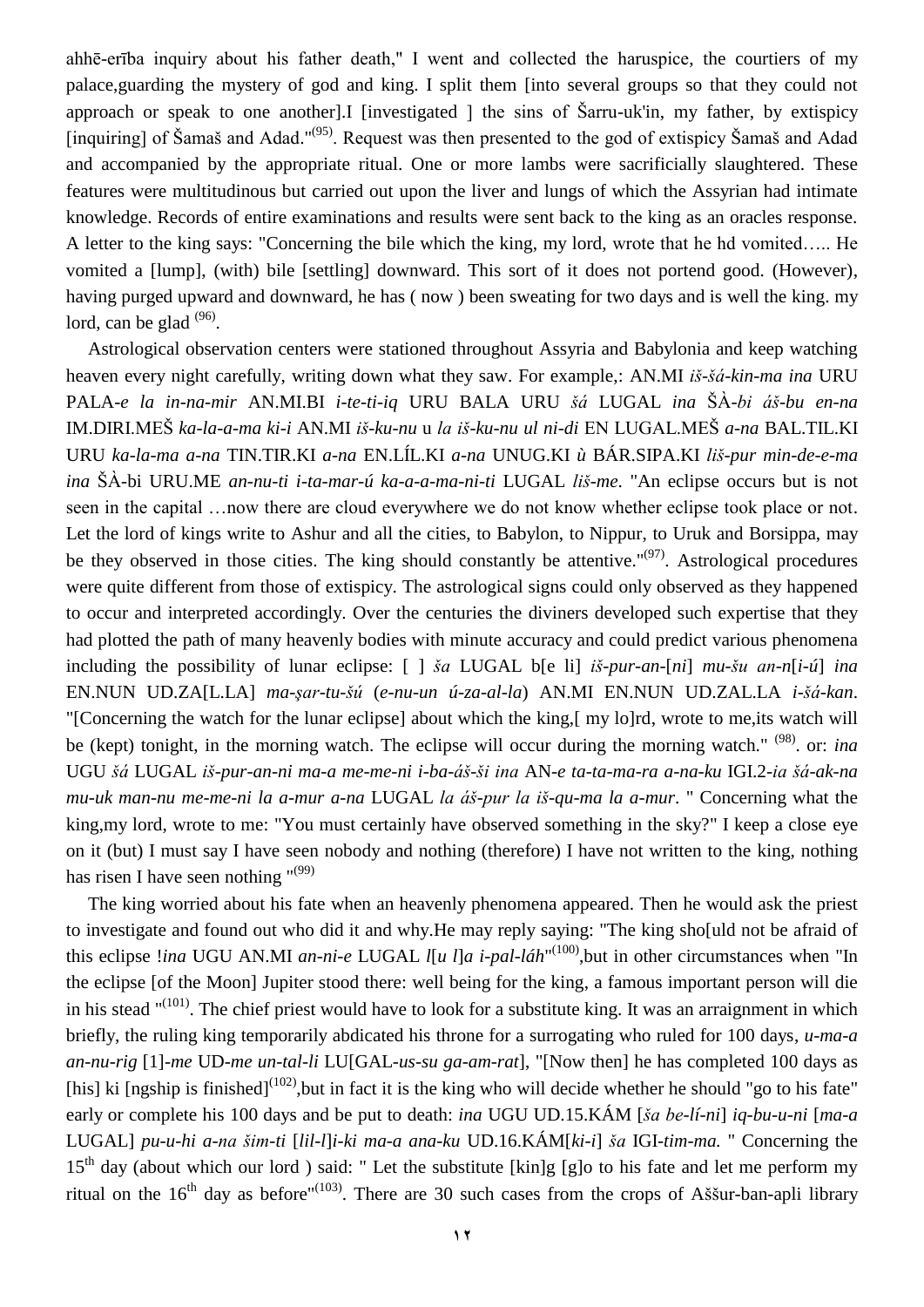which has been analyzed by S. Parpola<sup> $(104)$ </sup>. Usually the substitute king was created when an evil omen, specifically an eclipse portended the death of the king. "If an eclipse (of the moon) take place and the planet Jupiter is present in the eclipse, the king, save a noble dignitary, will die in his stead: *ina* AN.MI MUL.SAG.ME.GAR GUB.iz *ana* LUGAL DI-*mu ki-ma* LU[GAL] DUGUD SIG-*am* BA.ÚŠ(105), and " if an eclipse moon/sun takes place …..the king is safe, but the country will be attacked by an enemy, a famous king will die etc...<sup>(106).</sup> Accordingly the need for a substitute king arose the king would be notified by the chief exorcist or by high ranking scholars. The chief exorcist will pick up a suitable substitute person: LUGAL *pu-u-hi ša* UD.14.KÁM *ina* UR[U NIN]A *ú-ši-b*[*u-u-ni*] ù UD.15.KÁM *ina* É.GAL *š*[*a* LUGA]L *be-e-du-u-ni* AN.MI *ina* UGU-*hi-šú iš-kun-u-ni* MI *ša* UD.20.KÁM *ina* DI-*mu a-na* URU *ak-kad e-ta-rab it-tu-ši-ib*. "The substitute king, who on the  $14<sup>th</sup>$  sat on the throne in [Ninev]eh and spent the night of the  $15<sup>th</sup>$  in the palace of the kin]g, and on account of whom the eclipse took place, entered the city of Akkad safely on the night of  $20^{th}$  and sat upon the throne"<sup>(107)</sup>. S. Parpola has cited 4 prisoners of war, 15 prisoners, 16 criminal condemned to death, 10 political enemy of the king,1 gardener. When the king was dethroned he was no more addressed as "king" but as "farmer" or simply "my lord" (108).

The danger looming before the king, by portents who as eclipses, was the fate decreed by the gods to the ruling king personally as a punishment for his conduct as king. So, the substitute king would take upon the sins sent to the king to accept responsibility for the kings sins to be atoned only by death and every things is evil the substitute was suppose to take with him to the Netherlands." The substitute king of the land of Akkad took the signs on himself  $(109)$ . Both the substitute and his queen were put to death. A letter to the king refers to the burial of the substitute king, he was buried with royal honor:  $^{\rm m}$  [SIG<sub>5</sub>-i] DUMU LÚ.ŠÀ.TAM *ša* A.GA.[DÈ.KI] *ša* KUR.*aš-šur*.KI KÁ.DINGIR.KI [ù] KUR.KUR *ka-li-ši-na ibi*[*l-u-ni šu-u*] u MÍ.É.GAL*-šu* MÍ *š*[*a* UD.x.KÁM *a-na*] *di-na-a-ni ša* MAN EN-*iá* [u *a-na ba-laţ* Z]I.MEŠ *ša* m.d.GIŠ.NU11.MU.GI.[NA *im-tu*]-*tu a-na pi-di-šú-nu a-na šim-ti it*-*ta-lak* É.KI.MAH *ne-ta-pa-aš šu-u* MÍ.É.GAL-*šú dam-mu-qu ka-an-nu-u tak-li-ta-šú-nu kal-lu-mat qa-ab-ru ba-ki-i-u*. "[Damqi],the son of the prelate of Akkad who had ru[led] Assyria,Babylon(ia) [and] all the countries [di]ed with his queen on the night of the xth day as a substitute for the king, my lord, [ and for the sake of the li]fe of Šamaš-šumuuki[n]. He went to his fate for their redemption. We prepared the burial chamber. He and his queen were decorated, treated, displayed, buried and wailed over"<sup>(110)</sup> Afterward many magical rites were performed and the exorcist had a lot to do after the death of the substitute's death, including the king's purification.

### **Temples**

The most important example about the relationship between Assyrian king and their gods was his present personally either when they build new temple or reconstruct others. There is a massive literature about building activities within Assyria and other places such as Babylon, Uruk etc $(111)$ ... The Assyrian king may claim that he saw vision from a certain god to build or rebuild his temple: *ina u4-mi-šu-ma eber-ti* URU-*ia d.Aš-šur* d.BAD EN *ma-ha-za e-ri-šá-ni-ma e-peš.* " AT that time the god Aššur-Enlil,my lord, requested of me a cult centre on the bank opposite my city  $(112)$  He would ask the priest for the preparation of oracles and omens for such action. Usually they had a libatation after cleaning the site. We have evidence of the participation of the Assyrian king in temple's building. They left their inscriptions on a small bronze or clay tablet. Statues of the king carrying baskets on their heads are a symbol of their participation. These figures were deposited in the foundations of the temple.  $(113)$  In early periods they used to leave inscription mentioning king's name and his activities," we shall write the name of the king, my lord, on the foundation stone which we laid in the foundation of the city wall of Tarbişu. Let the king,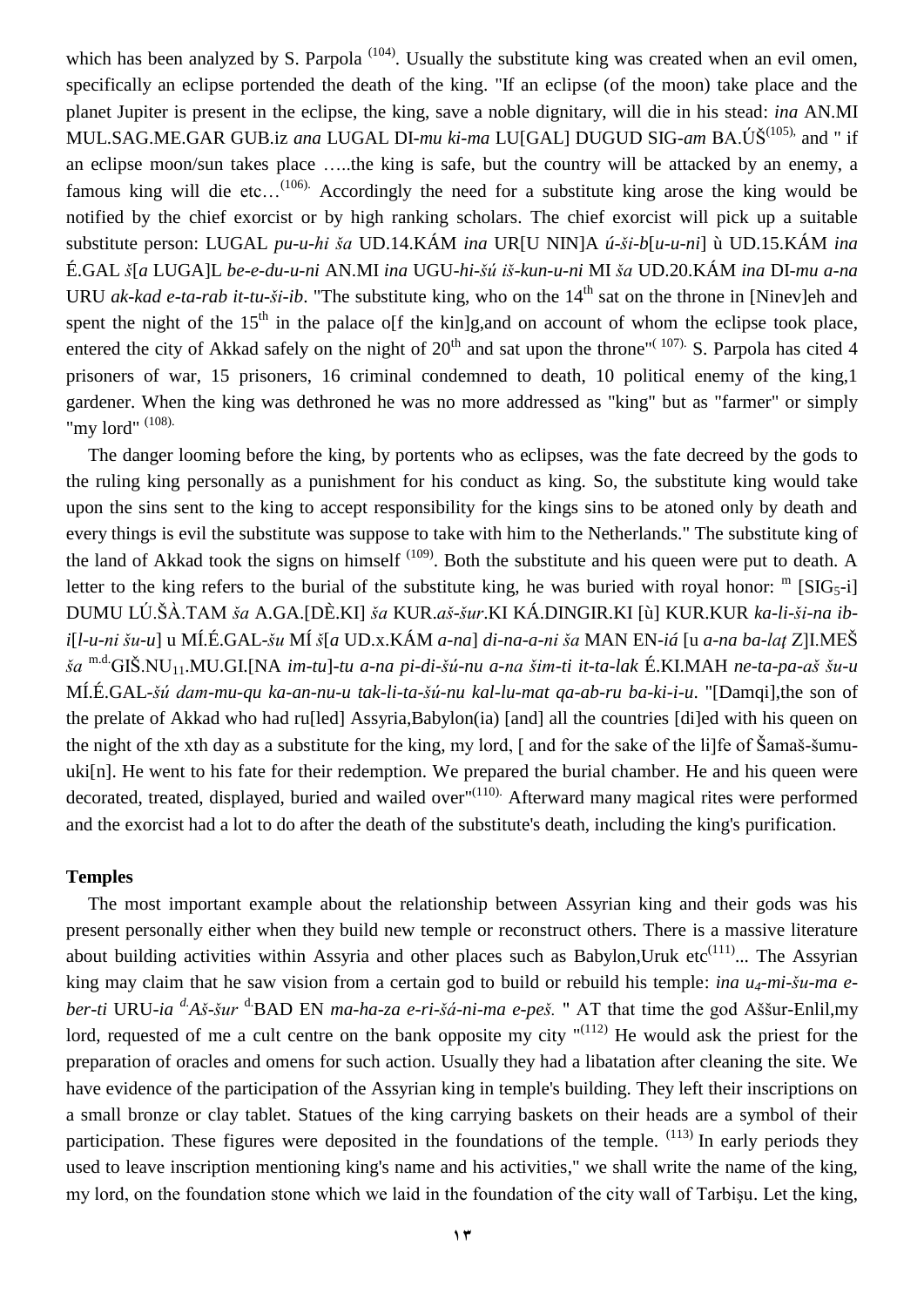my lord, write me what we should write (on it) and we shall write accordingly"<sup>(114)</sup>but in later Assyrian period they changed the shape into prism.

Safeguarding of the god's statue another duties were performed by the Assyrian king.A letter to the king records the renewal construction of a statue by the "mouth washing" (MIS *pī*). I renewed the statue in the house of Bahhatāya and performed the mouth washing ceremony  $(KA.LUH.\dot{U}.DA)^{(115)}$ . Aššur-banapli claimed that he returned the statue of the god NANA from Susa. He asked Hamban-haltaš the Elimite king to return her statue but he refused to returne her to Babylonia. During his 2<sup>nd</sup> campaign against Elam he say that he returned the goddess NANA to her city Uruk after a self imposed exile of 1635 years, <sup>d</sup>.Nana-a *ša* 1635 *šanāti* meš *tu-ša-bu-šu tal-li-ku tu-ši-bu qi-rib* KUR.Elamti KI ---- m.d.*Aššur-ban-apli ul-tu qi-rib* KUR *Elamti* KI *lim-mi-ti u-še-şa-an-ni-ma* "Nanaya who1365 years (go) became angry, went away and settled down in Elam...Aššur-ban-apli will take me away from the evil Elam "<sup>.(116)</sup>. Aššur temple received regular offering and sacrifices in all kind and from all Assyrian provinces <sup>(117)</sup>. Priests, however wrote directly to the king complaining about those provincial governors who did not send their regular offering  $(118)$ . Despite the secrecy of the temple and the Assyrian king's attention toward them we do have reports written to the king explaining malicious acts and robbery. Aššur-reşua, priest of Ninurta write to Aššurban-apli about thefts of gold from the temple <sup>(119)</sup>. Another report about thefts of golden Statue of Erra<sup> $(120)$ </sup>.

Some of the Assyrian kings invited gods to important events such as building a new town or temple. Šarru-uk'in write about his newly founded residence at Dur-Šarru-uk'in (Khursabad). After I had completed the construction of the city and my palace,*ilāni rabūti ašibūti aššur ina qerbišina iqrima niqê ellūti mharsun iqqi*" I invited the great gods who dwell in Assyria into their midst I held their dedication feast"<sup>(121)</sup>. His grandson, Aššur-aha-idinna, also invited the gods to his palace <sup>(122)</sup> The visit of the gods to the king residence and the king to temple objectivity the bonds which existed between them.

*Akitu* (the new year festival) on April the first usually took place in the Esagila temple of Marduk in Babylon. Some of the Assyrian king wrote down their annual visit and gave the purpose of their coming and participation in this ceremony. Šarru-uk'in says: "Into Babylon, the city of lord of gods, joyfully I entered, in gladness, of heart and with radiant countenance I grasped the hands of the great lord Marduk, and made pilgrimage to the House of the New Year Feast"<sup>(123)</sup> When the Assyrin king could not come to Babylon, the New Year Festival was celebrated in Ashur and the god Aššur replaced the god Marduk. " The king did not come to Babylon Nabû did not come to Babylon, Marduk did not go forth, the Akitu festival did not took place, sacrifices were (only) made in Esagil and Ezida (temples)<sup>(124)</sup>

The Assyrians did not attempt to impose upon conquered people the worship of Aššur or another Assyrian deity They did, however carry divine statue and emblems of conquered people but these were regarded as hostages similar to the young nobles taken to exile and were returned when Assyria was assured that the people would remain loyal to him for example Sin-ahhē-erība and Bēl-ibni of the Sea land<sup>(125</sup>) and Aššur-ban-apli and the Elamite princes<sup>(126).</sup> Aššur-aha-idinna returned to the Arab Shiekh Hazael the statue of his gods captured by his father. He says: " DNs I repaired the injured and inscribed the might of Aššur, my lord, and the characters of my name upon them and gave them back to him<sup>"(127).</sup>

The Assyrian *adû* specify no religion obligation even the term *adē d.aššur u ilāni rabûti* " the *adû* of Aššur and the great gods ".This may indicate that the divine sanction had been invoked to back the *adû*  obligation. The stamp of seal impression of the god Aššur and the great gods on vessel treaty " Seal of Aššur, king of gods, lord of lands, was not be altered. Seal of the great ruler, father of gods was not to be disputed"(128) . Any transgress against the *adû*-oath was considered an evil act to the gods and ought to be punished by waging war against him (see later).The Assyrian regards the acceptance by their subjects of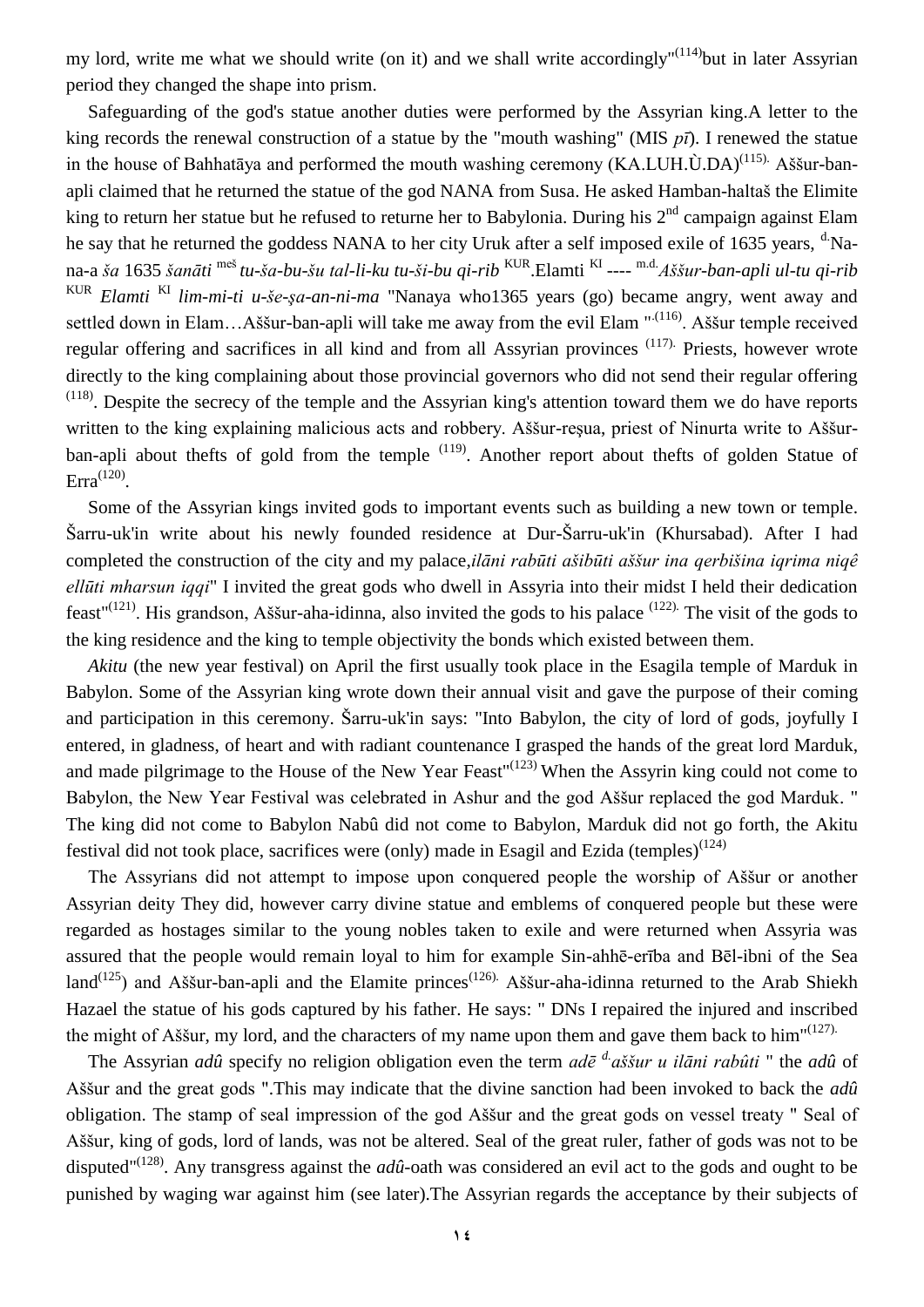the term *adû* –as oath tantamount to submission to Aššur " The totality of gods" was imposed on vassal ruler in the –succession treaty of Aššur-aha-idinna, "In the future and for ever Aššur shall be your god and Aššur-ban-apli shall be your king  $(129)$ . Aššur-aha-idinna describe the plea of the king of Shupria:" Spare my life so that I may proclaim the praise of Aššur and glorify your valor. He who is neglectful towards Aššur, king of the gods, does not obey the order of Aššur-aha-idinna, king of the universe"<sup>(130)</sup>. Vassals were monitored by an Assyrian official *qēpu* who was stationed in the subject state. This official had a garrison of cavalry at his immediate disposal. He reported on the daily activities of himself and his host to the provincial governor in charge of his region, but in more urgent matter he wrote directly to the king or the crown prince. For example the treaty of Aššur-aha-iddinna and Ba'al of Tyre <sup>(131)</sup>, also those *qēpu* who stationed in Egypt during Aššur-aha-idinna and his son Aššur-ban-apli (132).Assyrians distinguished between territories annexed as province directly under her provincial governor, the cult of Aššur, the great gods, seemingly required as their residents were counted as Assyrian citizen " *ana nišē māt aššur amnušunūti* ", "I count them with the people of Assyria". On the other hand vassal land under native ruler were free of any cultic obligation towards his master $(133)$ . In return for their loyalty the Assyrian promised to protect vassal state from foreign aggression  $(134)$ .

All the Assyrian campaigns were justified for either political, military or religious reasons. As far as the last one is concerned the Assyrian king claimed that the campaign was motivated by the "command of god " " *ina qibīt* DN " which appear for the first time in Šamši-adad  $I^{(135)}$  and was prepared through oracles. The god had legitimate authority to declare war. The gods were directly involved in the relation of the state, whose fate they also determined, war and peace are at the direction of gods especially Ištar goddess of war. Tukulti-āpil-Ešarra, however claim " the god Aššur, the lord, commanded me to conquer the land of Musri "<sup>(136)</sup>. The Assyrian king who is th ŠANGA Aššur was to carry out the divine decree and order. He was called to launch war against the enemy.Tukulti-Ninurta I says: The proud and unsubmissive enemies "who are hostile to Aššur "*za-e-ru-ut d. aš-šur* <sup>(137)</sup>. The Assyrian king who acts by the will and command of gods *i-na qi-bit* DINGIR.GAL.meš EN*-ia a-na* GN *al-lik* against his enemy who" trusts in his own strength "and acts contrary to the divine will", "because Urzana (the Urartian) did not respect the command of Aššur "<sup>(138)</sup>. The command of gods associated with divine promise of help and protection in the battle "go do not delay we will go by your side. We shall slay your foe "(139) or *i-na tu-kúl-ti* [d.]*iš8-tár* NN-*šú e*[*ţ-li-iš? kúl-l*]*a-at na-ki-ri-šú i-na-ru-ma* " (140) ,With the support of the goddess, his, mistress, brought about the defeat of his foes, in battle" Another reason was when the vassalage broke the oath of the treaty. From the Assyrian point of view the gods are the patron of a treaty between two states. Gods serve as witnesses on political treaty and had religious implication. Aššur-aha-idina in his vessel treaty says: " If you rebel or revolt against Aššur-aha-idinna …. may all the gods mentioned (here) call us and our offspring and our descendants to account" (141) . He may also refer to the courses of the *adû* when he punished some one who broke the oath "The gods inflicted upon them as many courses as are written in their loyalty oath<sup>"(142)</sup>. In treaties between Assyria and other state they swear not to violate the Assyrian border<sup> $(143)$ </sup>. By transgressing the Assyrian border, the enemy violated the Assyria right to posses the land that gods allotted to the Assyrian people. The transgressor sinned against the god who are the guardians of the borders and became enemy of Assyrian gods.<sup> $(144)$ </sup> Gods were asked to bring evil upon the party who broke the oath and violate the treaty and gods commanded him to wage war against those who transgress.Šarru-ukin II fought against" Ursa the Urartian who did not respect the oath sworn by the great gods, who broke the treaty of Šamaš  $^{\prime\prime}(145)$ . The king of Shupria confessed that he had committed a grievous sin and that the oath by the gods which I have broken has caught up with me<sup> $(146)$ </sup> Also Aššur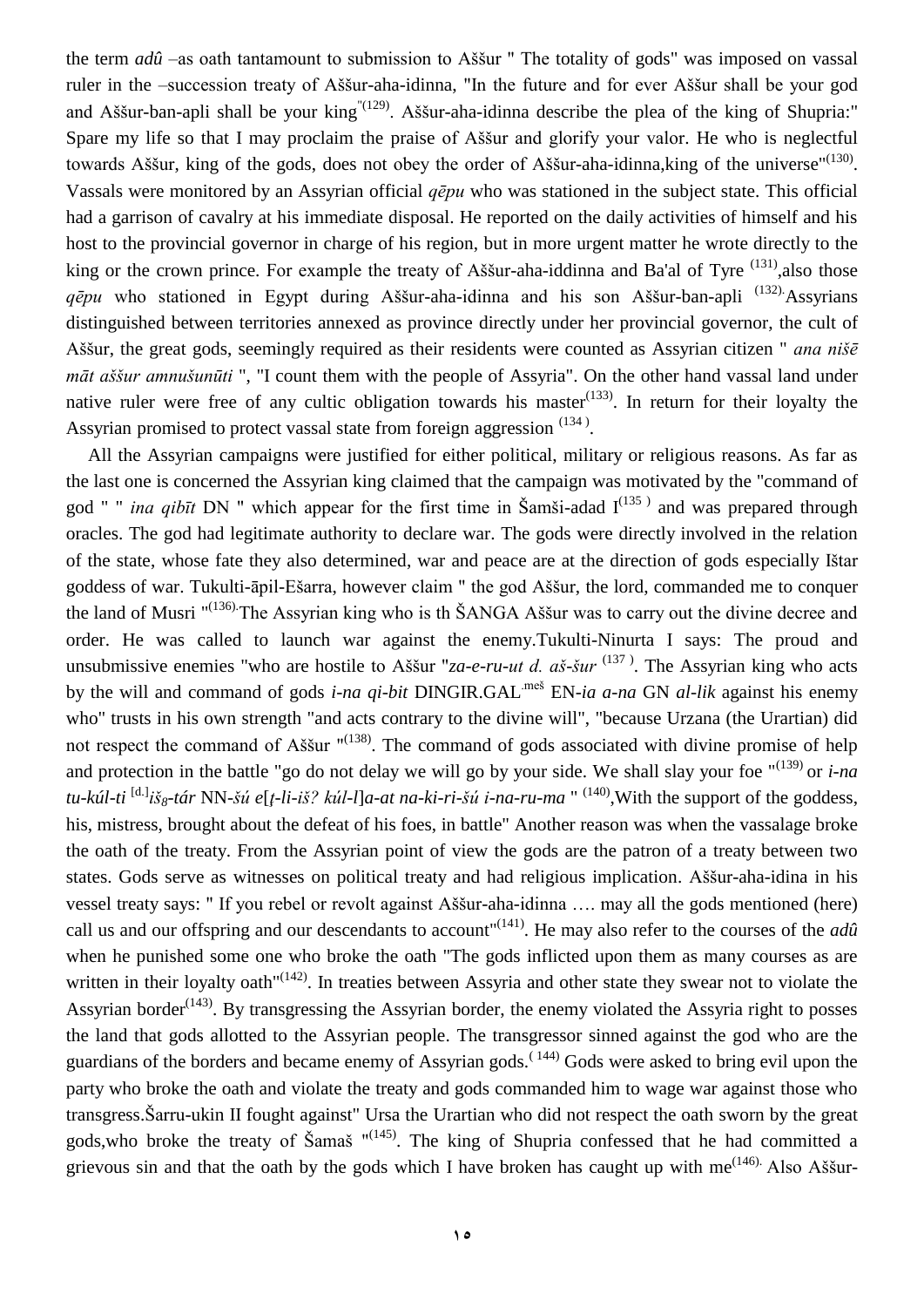ban-apli states that, *ma-mit* d. *aš-šur šar ilāni* meš *ik-šú-us-su-nu-ti-ma ša ih-ţu-u ina a-de-e ilāni* meš rabūti.<sup>meš</sup> "Curses of the god Aššur king of gods attacked who will sin against the great gods"<sup>(147)</sup>.

In conclusion the Assyrian kings and their religion were very unique. Aššur their National god was not known in early Mesopotamian pantheon. the meaning of the name of Aššur is obscured and applied also to their capital, country, nationality and form part of their personal name even, however, out of 60 Assyrian kings only 18 have the name of Aššur as part of their names. The Assyrian kings used their religion to justified their right to kingship and to rule their own people and foreign nations as well. They considered themselves as the representative of their gods on earth. their Judgments should right and just. Some of them had to fast or imposed self imprisonment in order to purify their soul and to save their country and their subjects from any sin they may have committed. High priests were influential within the Assyrian royal family and the could prevent the kings son from visit their father even the crown prince. They who chose the substitute king since these priests interpret heavenly phenomena which is a sign of the god's warning. Waging war, punishment of rebels, violating the *adû*-oath and enemy wee also justified as command of the god or because the Assyrian king is the vice-regent (ŠANGA) Aššur was ordained to carry out the divine decree and order.

#### **Notes**

**\* I would like to thanks:**

**Governor James Albert Neo and Anna Gray Neo Fellowship in the Religious Traditions of the Middle East who sponsored my Fellowship. In Particular, to Mrs Linda Neo Lain. Thanks to the British Museum Trustees**

- **Abbreviations: fellow Chicago Assyrian Dictionary**
- **1- See CAD I. p. 262 ff.**
- **2- See CAD Š p. 76 ff.**
- **3- See CAD Š p.. 390 ff.; see. J.V. Kinnier- Wilson,The Nimrud Wine Lists (London, 1972) p. 8**
- **4- J.Jacobson,"the primitive Democracy in ancient Mesopotamia ), JNES 11(1943) 159-172.**
- **5- See CAD P. p.485 ff. Kinnier- Wilson op.cit.p. 32f.**
- **6- RIMA I, p. 22:1-6**
- **7- RIMA I p.60: 1-5**
- **8- J.V. Kinnier Wilson,The Legend of Etana (Wiltshire,1985 )p. 85:25**
- **9- SAA.III p. Hymn No. 1: 6-7, See also SAA.1 p.17**
- **10- See Ninlil RLA p.452-461, A.k. Grayson,."Assyrian civilization " CAH III.2 p. 195.**
- **11- Marduk RLA p.360-374; B. Poter.B,"The Anxiety of Multiplicity Consent of Divinity As One god and Many in Ancient Assyria ", in B.Porter (ed),One God or Many?( New York 2000) 211-272**
- **12- Nabu temple in Aššur, Šulmanu-ašared I (1273-1244B.C), Aššur-naşir-apli, (883-859 B.C), Adad-nerari III,(810-783 B.C), Sin-šar-iškun, (622-612 B.C). In Kalhu, Aššur-naşir apli, (883-859 B.C), Šulmanu-ašared III (858-824 B.C.), Adad-nerari III, (810-783 B.C), Aššur-ban-apli, (668-627 B.C) M.E.L. Mallowan, Nimrud and Its Remain (London,1966; D.J. Wiseman and J.A. Black, Literary Texts From the Temple of Nabû (London,996). In Neneveh, Adad-nerari III, (810-783 B.C), Šarru-ukin II (721-705 B.C), Aššur-ban-apli. In Dūr-šarru-ukin, Šarru-ukin II (721- 705 B.C), Aššur-ban-apli. See also Rander. K, note 19 below**
- **13- SAA.III.No.34,35.**
- **14- A.Heidel, The Babylonian Genesis (Chicago,1950), see also SAA.III. No.34:17-18**
- **15- SAA.III. No.34:17-18**
- **16- SAA.III No.34: 36**
- **17- SAA.X p. No.33:15**
- **18- H Ranke, Early Babylonian Personal Names (Philadelphia,1905)**
- **19- K. Radner, Die Macht des Namens Altorientalische Strategien zur Selbsterhaltung, (Wiesbaden.2005) p.210ff.**
- **20- RIMA I.p.132:19**
- **21- RIMA I P.182:1, P.189:1,P.190:1,P.192: 1, M. Seux "Remarques sur le royal Assyrien** *iššakku aššur* **" RA.59 (1965)101-109.**
- **22- Van Driel, The Cult of Aššur (Assen 1969) p. 173ff.**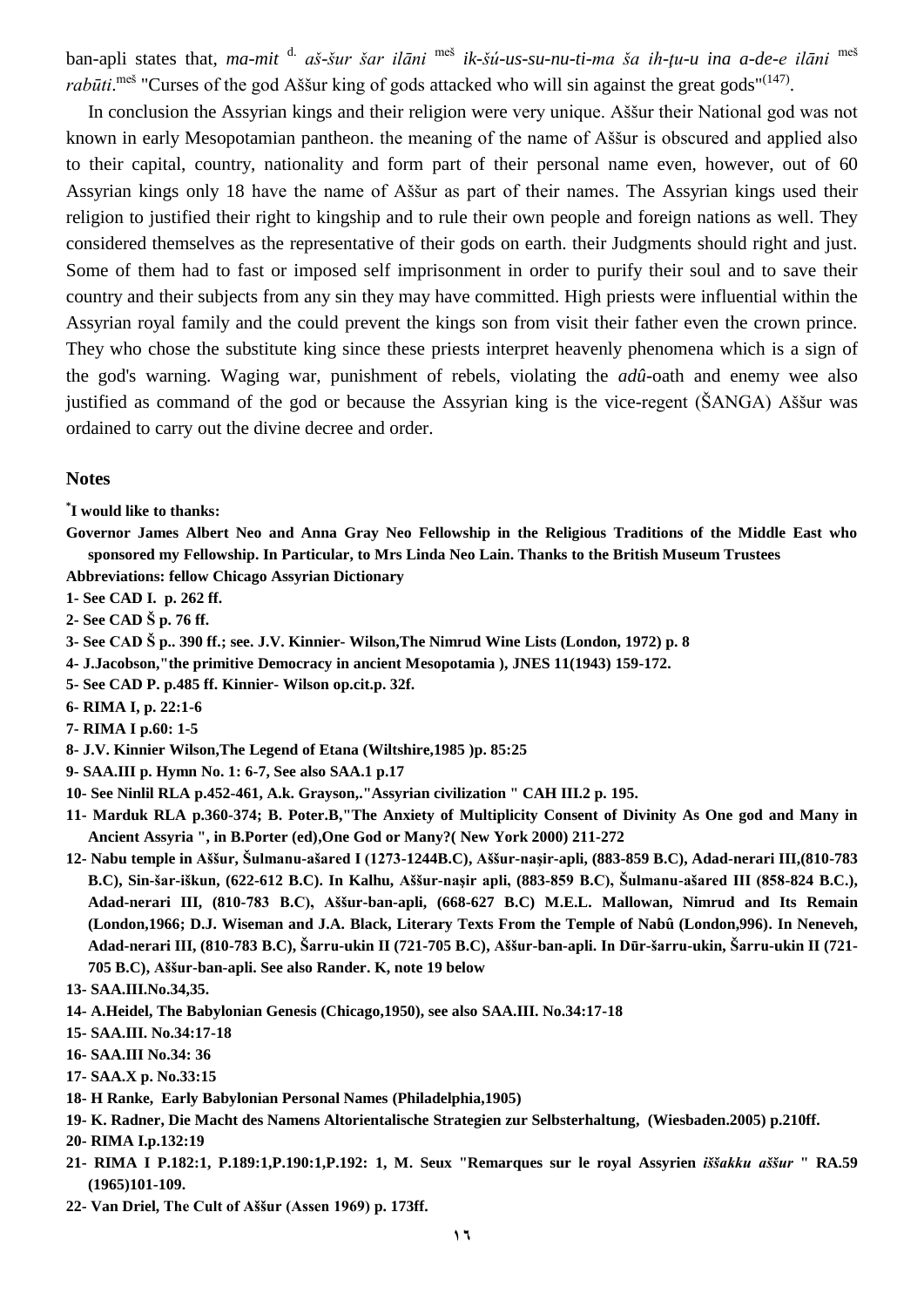#### **23- RIMA I. P.132:18,**

- **24- SAA.ΙΙΙ,no.11:15**
- **25-A.Heidel, The Babylonian Genesis (Chicago, 1950) p.18: 12; cf. SAA.ΙΙΙ, No.34:54; 35:44-45; SAA.III.p.7**
- **26- SAA.III No 34: 54 ; 35:44-45 cf. No 35**
- **27- SAA III P.7; cf.SAA.X no. 16:r.4; 10-13**
- **28- S.Parpola "The Assyrian Tree of Life: Tracing the Origins of Jewish Monothesim and Greek Philosophy", JNES. 52(1993) P167ff., S. Parpola, "Monotheism in Ancient Assyria" in B.Poeter (ed) One God or Many?(New York 2000) 187.;**
- **29- See Note 9 above.**
- **30- SAA. VII Nos. 1,5,24 ; SAA.XI No.124.**
- **31- J.N.Postgate,The Governor's Palace Archive (London,1973) No.9:11-12 ; 15:27; 17:19-22 ; 19; 15-16 ; 20:17-18 ; 23:19-20 ; 24:16-17 ; 35; 18-19 ; S.Dally and J.N. Postgate, Tablets From Fort Shalmaneser (London,1984) Nos.35:22-23 ; 48:24-25 ; 5018-19 ; 51:16-17 ; 57:20-22 ; 65:r.2 ; A.Y. Ahmad, "The Archive of aššur-mātu-taqqin found in the New Rown of Aššur ", Al-Rāfidān XVII (1996) No.10:23-25,A.Y.Ahmad and J.N.Postgate, Archive from the Domestic Wing of the North-West Palace at Kalhu/Nimrud (London 2007) No. 23:12-15 ; 24:17-[18]; 27:11-13 ; 28:27-30 ; 29:17-18 ; 30:19-20 ; 33:22-23 ; 34:22-24 ; 35; 27-28 ; 36:r.6'-7' ; 39:13-14 ; 40:17-18 ; 42:20-25; 44:20-21 ; 48:5'-6' ; 49; 13'-17'**
- **32- B.N. Porter,Tree,King and Politics: Studies in Assyrian Iconography(Gottingen 2003)P.15**
- **33- See Note 29 above.**
- **34- W.G.Lambert" the God Aššur",Iraq45(1983)pp.82-86.**
- **35- SAA. 96:8-18**
- **36- D.G.lyon,Keischrifttexte Sargon's,pl.I: 5; cf R.Borger Esarh.81:41 and 26 Ep.48b:34,:33**
- **37- Winckler,die Keilshrefttexte Sargons( Leipzig 1889)pl. 40,V:1o; see, p.80:4-5; cf. R.Borger Esarh.,p.37:33**
- **38- SAA.III,11:9-11**
- **39- J. Read "Ideology and Propaganda in Assyrian Arts"in M.T. Larson (ed) Power and Propaganda (Copenhagen 1979)p. 340**
- **40- SAA X No.196:r.4-5.,S.Parpola, JNES.52 P.168, Note 33. Cf. Afo, 18, 50y 10.**
- **41- SAA VIII No.333:r.2 (RM2.170,S. Parpola, loc.cit,JNES 52,P. 168,Note 33.Cf.SAA VIII. 46:r.11.**
- **42- RIMA. I, P.185-186:107-109 ; cf. p.233:2-4**
- **43- SAA. X No. 207: r. 9-13**
- **44- SAA X No.228:18-19,H.W.Saggs, the Might That Was Assyria(London1984 ) p.148, LAS. 125:18ff.,S.Parpola,loc.cit, JNES 52 P.168,Note 33.**
- **45- SAA X,No.191:r.6-7. Cf. No 46:r.12,S.Parpola, ibid,JNES 52 P.168, note 33.**
- **46- RIMA III P. 195: 22.**
- **47- R. Streck,Abp P. 250:3.**
- **48- SAA.XVI,No. 126:10-16**
- **49- SAA.XVII,No.16:3-5; cf. 102:5-6**
- **50- RIMA. I,p.183:22-24; cf "The god Aššur elevated me to become the shepherd of the land and people" D.D. Luckenbill, he Annals of Sennachrib (Chicago,1924) P.117:5.(OIP)**
- **51- Thureau-Dangin, Une Rlation de la Hatieme Campagne de Sargon (Paris 19 73); R. Borger, Esarh. P.10**
- **52- SAA III No.3:13.cf.SAA.ΙΙΙ 13:6-8; OECT P.72:14ff. "the lady of Nineveh [Mullissu],the mother who gave birth to me ",SAA III No.3:r.14.**
- **53- SAA.ΙΙΙ No.7:r.6.**
- **54- SAA III No. 13:r.6-8.**
- **55- R.Strek Abp. P.2, ii:1-5,cf. p. 252 ii:5-7.**
- **55b- ABRT 16**
- **56- SAA.ΙΙΙ,13:19-21; see also, H. Frankfort, kingship and gods(Chicago 1948) P313-333**
- **57- Talgvest,Assyrian Personl Names (Hildesheim,1966)p. 205a; see Frankena,Tukulti de Sacrale Mualtiya in bet Assyrische Ritual(Lieden 1954) P. 112.**
- **57b- LAS. 117: r.8 ; see also ABL 633= K11448: r.33.Cf. LAS. 321: r.7.**
- **58- H. Tadmor,The Inscriptions of Tiglath-pileser III king of Assyria (Jerusalem 1994) P.224 §. 3.**
- **59- 148; The might That as Assyria (London,1984) P. 148, J.Read, Ideology (Power& Popaganda P.332. A.K. Grayson,"Assyrian Civilization", CAH III 2 P.195.**
- **60- R.Mattila,The King's Magnates (Helsinki, 2000) pp149-157(SAAs.N0.)**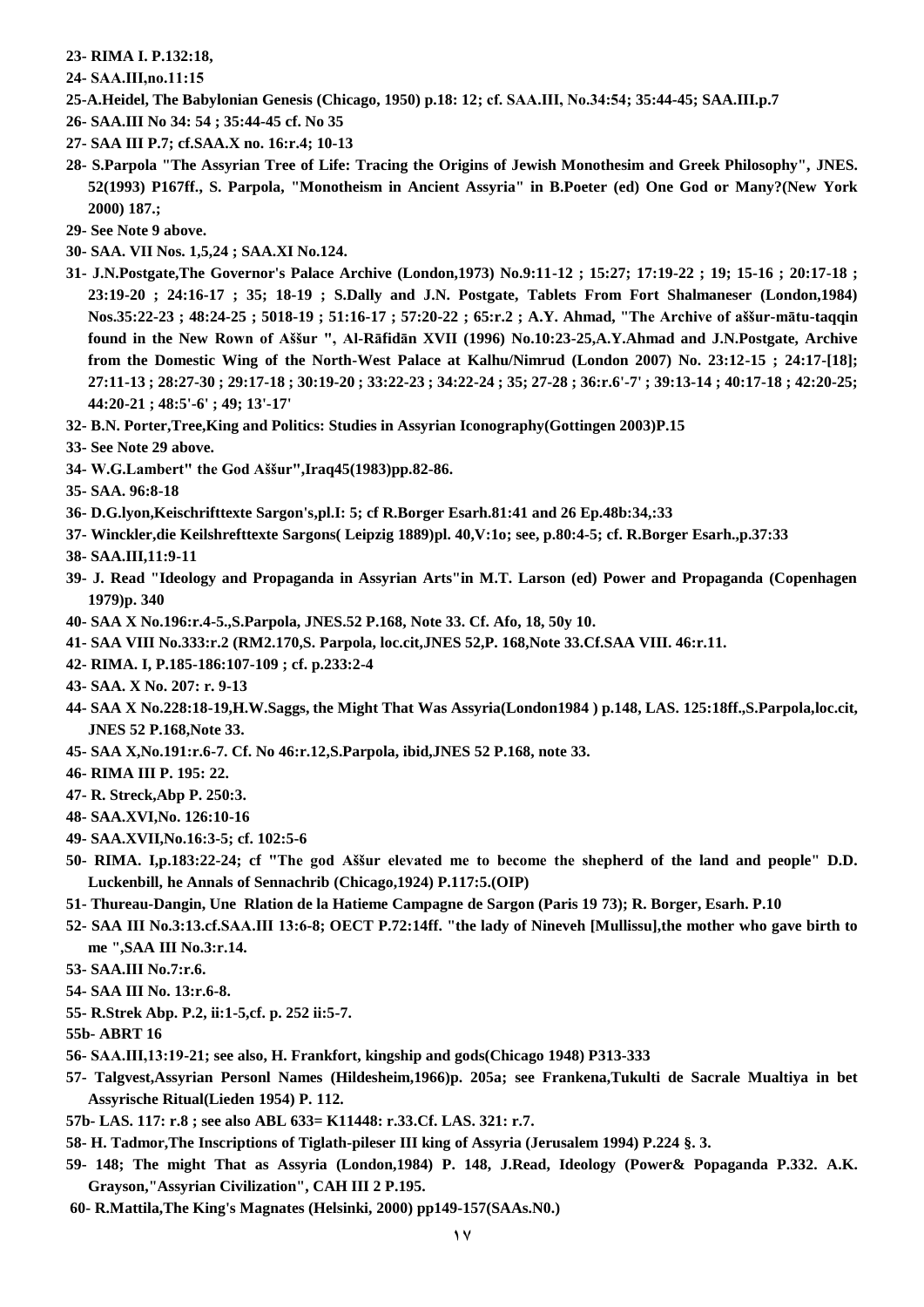- **61- RIMA I P.183:22-26, Cf. the words of Šulmanu-ašared III: "When Aššur, the great lord, chose me in his steadfast heart " RIMA III p.8:11-12**
- **62- SAA. X,No. 226:5-8**
- **62a- Streck, Ash. P254,I, 29ff. cf. R.Borger, Esarh., p.40: 8 ff.**
- **63- SAA ΙX,1.4,ii:20-33**
- **64- R.Borger Esarh. (§ 27): 39-40,4-7**
- **65- SAA.ΙX 1,6,iii:19'-22'**
- **66- SAA.X, 207:18-19; LAS 145,S.Parpola,loc.cit, JNES 52 P.168,note 33.**
- **67- R.Borger Esarh.p.40,Eposid,2,A,18 II:8-22**
- **68- D.D.Luckenbill,op.cit. p. 159:41-42, For his son appointment See p.35:72-73; p.76-77: 11-12 ; p. 71:37**
- **69- SAA.XVI, 21:3'-4'**
- **70- R.Borger,Esarh. (§ 2) 41:24-25**
- **71- SAA.XVIII,100,see S.Parpola " The Murderer of Sennachrib" in B. Alster,(ed.) Death in Mesopotamia, Mesopotamia 8(Copenhagen) pp171-182.**
- **72- D.J.Wiseman," The Vassal-Treaties of Esarhaddon",IrqXX(1958) PP.1-99 ; S. Parpola and K.Watanabe,Neo Assyrian Treaties and Loyalty Oath (Helsinki,1988) (SAA.II)**
- **73- SAA.X,185:5-13**
- **74- Strck Abp p. 2-4:8ff.**
- **75- Streck Abp. p.4:31-34**
- **76- SAA.III p. 115,No.47: r.5' -10'**
- **77- SAA.I,Nos.,29-40**
- **78- H.Winckler, op.cit. pl.49,B**
- **79- Piepkorn, AS, 5, p.28 Cf. R.Streck Abp. p. 6:45f.; SAA. X, 226.**
- **80- SAA.ΙX 3:3,ii:13-25**
- **81- SAA.III, No. 41, cf. SAA X p. 232ff.**
- **82- SAA.III, No.44, see also SAA.X p.234ff**
- **83- SAA.X No.43: 7, r.11**
- **84- SAA X, No. 277: 6-15**
- **85- SAA.X No 73:7-15.see also Nos.48; 49; 52; 53; 54; 74.**
- **86- SAA.X No 52:6-9**
- **87- SAA.X No.221:r.10-12 cf. No, 61**
- **88- SAA.X, 379: 5'-9' +r. 1-4**
- **89- SAA.X275:14-15+r.1-5**
- **90- SAA.X No.76:7-14,r.1-10**
- **91- I.Starr,Queries to the sun God (Helsinki,1990) (SAAs ΙV); see also U..S. Koch,Secret of Extispicy (Munster,2005)**
- **92- A.Livingstone,Court Poetry and Literary Miscellanea (Helsinki,1989)(SAA.ΙΙΙ)**
- **93- R.Borger.Esarh. § 11A,19:12-16**
- **94- Thureau Dangin,Une Relation de la Hutieme Campagne de Sargon(Paris,1973) (TCL.3)**
- **95- See note 17 above**
- **96- SAA.X 217:8-15+r.1-10; see also U..S. Koch, Secret of Extispicy (Munster,2005)**
- **97- SAA.X No.114:3-11,see also Nos. 93- see also Nos. 22; 26; 45; 46; 55; 57; 71; 75; 76 ; 76; 78; 89; 90; 94; 100; 104; 128; 131; 132; 133; 134; 135; 137; 147; 148; 149; 157; 158; 159; 168; 170; 216; 219; 220; 224; 232; 313; 347; 351; 352; 356; 358; 363; 371; 372; 377; SAA.VΙΙΙ, Nos. 4; 13; 42; 46; 47; 55; 67; 87; 94; 98; 100; 103; 104; 179; 207; 208; 230; 250; 251; 253; 279 ; 280; 294; 300; 305; 308; 311; 313; 316; 320; 321; 328; 336; 344; 346; 382; 484; 385; 388; 399; 409; 417; 433; 447; 467; 469; 487; 502; 535**
- **98- SAA. X No.78:1'-6'; see also Nos.26; 45; 46; 50; 63; 71; 116; 118; 119; 122; 123; 124; 25; 126; 128; 132; 137; 138; 141; 142; 145; 146; 147; 159; 168; 170; 266; 347; 358; 363; 385. SAA.VΙΙΙ.Nos,4; 79; 101; 102; 103; 126; 127; 128; 129; 130; 131; 132; 134; 135; 136; 137; 138; 139; 207; 208; 225; 228; 250; 296; 300; 305; 307; 308; 316; 322; 335; 336; 351; 382; 386; 447; 467; 487; 513; 535**
- **99- AA.X 45:6-14**
- **100-SAA X,57: 4-6**
- **101- SAA.VΙΙΙ,316:r.3-4**
- **102- SAA.X 350:2'-3'**
- **103- SAA.X 221,cf. No.350 ; see also Nos. 2; 3; 4; 12; 89; 90; 219; 220; ; 314; 350; 351**